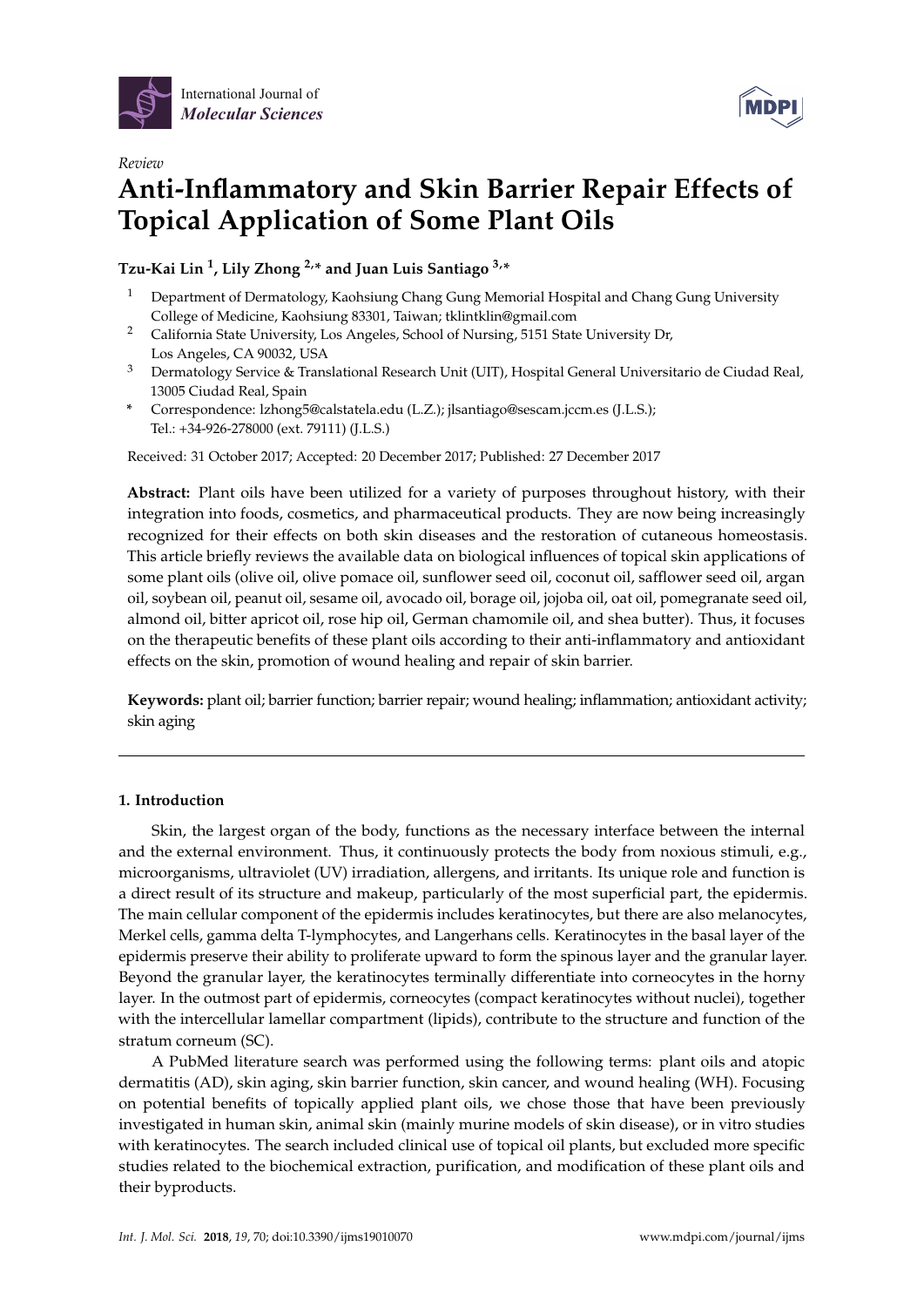#### *1.1. Stratum Corneum Structure and Function*

The structure of SC is like a brick wall, in which the corneocytes or "bricks" are surrounded by the intercellular lipid lamellae that act like the "mortar" to maintain both SC integrity and skin permeability barrier [\[1\]](#page-14-0). The skin's barrier function depends mainly on the integrity of the SC. During differentiation, the plasma membrane of outer keratinocytes is replaced by the specialized cornified envelope (CE) of corneocytes. The CE gives corneocytes their rigidity. The development of the CE is attributed to the crosslinking of insoluble proteins (involucrin and loricrin) by transglutaminases. Some of the lipids (precursors of ceramides, free fatty acids (FFAs), and part of cholesterol) are synthesized in the keratinocytes at the stratum granulosum (SG) and then released from the lamellar bodies (LBs) into the SG-SC interface, whereas the remaining lipids are secreted onto the skin surface from the sebaceous glands (sebum). The permeability barrier is provided by the intercellular lipid-enriched matrix, which is composed of ceramides, FFAs, and cholesterol. Following the secretion of LBs, intercellular lipids are enzymatically modified to become the highly hydrophobic and organized lamellar structure. SC lamellar membranes are mostly composed of saturated FFAs of significantly longer chain length, which varies between C16 and C26. The main FFAs in the lamellar membranes are palmitic acid (C16:0) by 10% (mass/mass), stearic acid (C18:0) by 10% (mass/mass), behenic acid (C22:0) by 15% (mass/mass), lignoceric acid (C24:0) by 25% (mass/mass), and hexacosanoic acid (C26:0) by 10% (mass/mass) constitution of the total FFAs in SC [\[2\]](#page-14-1). Other FFAs that present less in the SC include oleic acid (C18:1, n-9), eicosapentaenoic acid (C20:5, n-3), arachidonic acid (C20:4, n-6), docosahexaenoic acid (C22:6, n-3), linoleic acid (C18:2, n-6) as well as its derivatives that are linolenic acids [α-linolenic acid (C18:3, n-3), γ-linolenic acid (C18:3, n-6) and dihomo-γ-linolenic acid (C20:3, n-6)] [\[3\]](#page-14-2). The C22 and C24 saturated FFAs are present in relatively large amounts among the saturated FFAs, whereas the C18 unsaturated FFAs are the major constituents in unsaturated FFAs. In fact, linoleic acid is the most abundant polyunsaturated fatty acid [\[4\]](#page-14-3). Aside from linoleic acid and arachidonic acid, the remaining FFAs can be synthesized in the keratinocytes [\[5](#page-14-4)[–7\]](#page-14-5).

The SC acts as a permeability barrier and an antimicrobial barrier. This antimicrobial barrier is attributed to the weak acidity of skin surface pH, free sphingoid bases generated from epidermal ceramides [\[8\]](#page-14-6), and antimicrobial peptides within the intercellular compartment. Hydration of the SC is also crucial for the SC integrity and the maintenance of the skin barrier homeostasis. Natural moisturizing factor (NMF) components within the corneocytes contribute to the hydration of the SC. The composition of NMF includes free amino acids, pyrrolidone carboxylic acid, lactic acid, urocanic acid, organic acids, peptides, sugars, urea, citrate, glycerol, etc. Filaggrin, one of the terminal differentiation markers of the epidermis, also aids in SC hydration. Filaggrin is degraded into free amino acids in the SC. These amino acids are further metabolized into hygroscopic derivatives such as pyrrolidone carboxylic acid from glutamine and urocanic acid from histidine. This makes filaggrin one of the major factors influencing the hydration status of the SC.

#### *1.2. Atopic Dermatitis and Barrier Function*

In the presence of dermatitis, the hydration of the SC decreases and transepidermal water loss (TEWL) increases [\[9\]](#page-14-7). In clinical practice, the measure of TEWL is an important indicator of skin barrier function. Additionally, skin dryness (with or without clinical desquamation) is often associated to inferior barrier function [\[10\]](#page-14-8). It has been shown that emollient use for eczematous dermatitis such as AD improves barrier function by restoring hydration at SC and reducing TEWL [\[11\]](#page-14-9). AD is a common chronic skin inflammatory disease. The pathogenesis of AD is attributed to both epidermal barrier dysfunction and chronic Th2 inflammation within the skin. Impairments in skin barrier function are inevitably present everywhere on skin surface in all AD patients independent of the clinical appearance of the skin. As a result, this impairment of the skin barrier is considered a primary event in AD pathogenesis [\[12\]](#page-14-10). Perturbed barrier function largely contributes to the allergic sensitization to both protein antigens and staphylococcal superantigens. Moreover, the inflammation underneath the barrier can alter the differentiation of epidermis, leading to disrupted barrier function. Research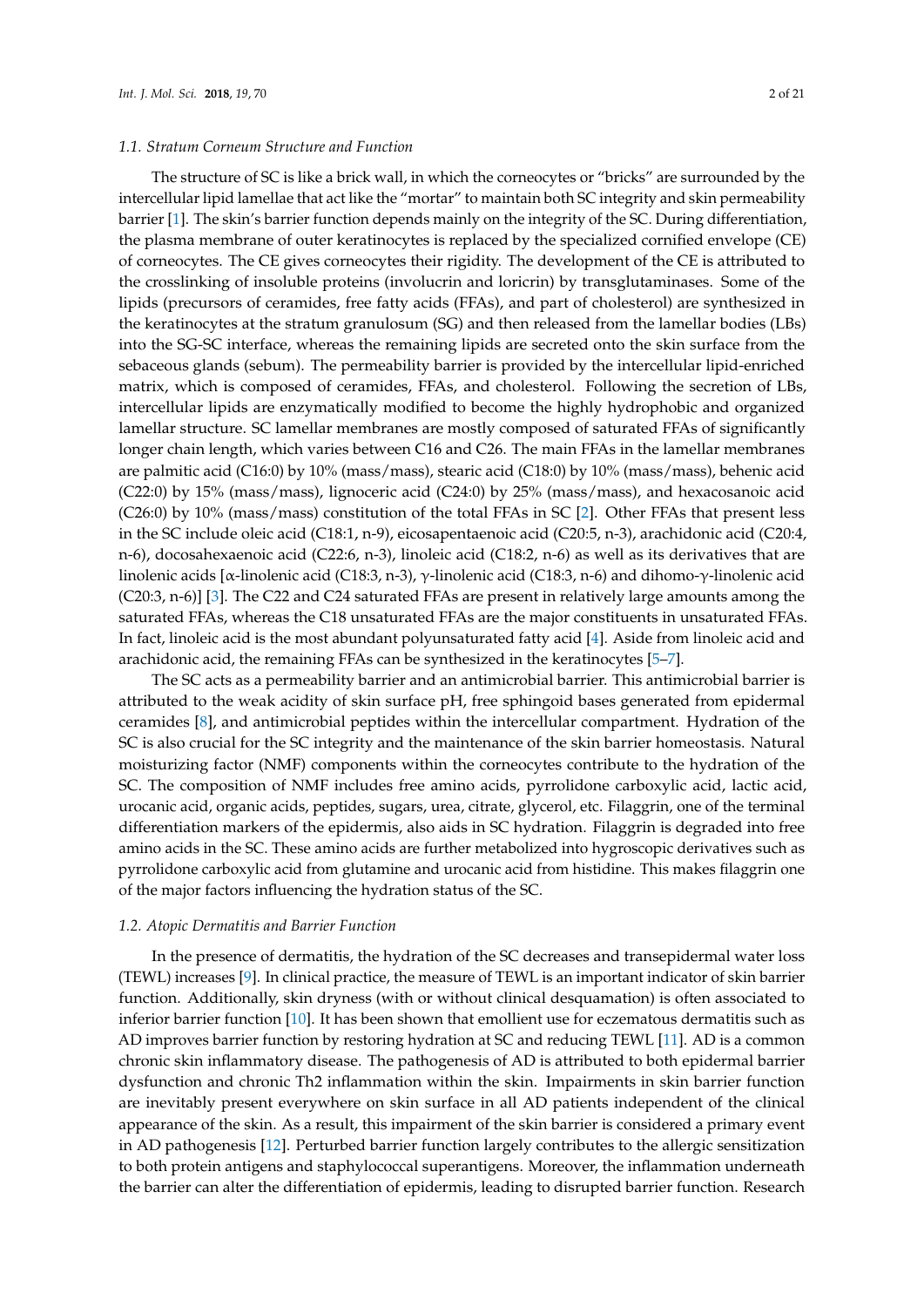has shown that Th2-related cytokines (IL-4) exacerbate skin barrier impairment by modifying the keratinocyte differentiation and lipid synthesis of the intercellular compartment of the SC [\[13,](#page-14-11)[14\]](#page-14-12). Therefore, it has been proposed that early interventions to repair the epidermal barrier with the use of appropriate soaps, emollients, or moisturizers may be useful in the control of this chronic disease as well as the prevention of its progression, also known as atopic march [\[12\]](#page-14-10).

#### *1.3. Wound Healing*

Wound healing (WH) is a dynamic and tightly regulated process of cellular, humoral, and molecular mechanisms. The process is depicted in four phases: hemostasis, inflammation, proliferation, and tissue remodeling [\[15\]](#page-14-13). In the hemostasis phase, the clotting cascade is instantly activated following an injury, creating a temporary wound matrix [\[16\]](#page-14-14). The inflammation phase consists of an innate immune response crucial in the breakdown and cleanup of tissue and pathogen debris at the site of injury. Polymorphonuclear neutrophils (PMNs) release reactive oxygen species (ROS) and nitric oxide, facilitate degradation of foreign organisms, and initiate phagocytosis of pathogens. Additionally, PMNs secrete high levels of PMN collagenase, elastase, and matrix metalloproteinases (MMPs), which break down damaged cells and extracellular matrix [\[17\]](#page-14-15). Macrophages work through phagocytosis of pathogens and cell debris [\[18\]](#page-14-16). Increased numbers of macrophages along with persistent inflammation are observed in chronic wounds [\[18\]](#page-14-16). In contrast to acute wounds, where inflammation is crucial in the initial phases of wound repair, chronic non-healing wounds could result from the aberrant inflammatory response in proportion to its intensity and duration [\[15](#page-14-13)[–18\]](#page-14-16). Therefore, inflammation can positively or negatively affect the WH process. Excessive inflammation and/or duration is correlated with increased number of macrophages, resulting in compromised WH outcomes. Additionally, excessive levels of MMPs that are released from PMNs and macrophages, lead to extensive damage of extracellular matrix. This interferes with the normal formation of the scaffold for new cells to migrate and proliferate in wounded areas [\[19\]](#page-14-17). Studies of impaired WH models of obese (ob/ob) and diabetic (db/db) mice have shown that the number of macrophages is elevated in those models [\[20\]](#page-14-18). Wound closure in obese mice (ob/ob) can be improved by systemic anti-tumor necrosis factor-alpha (TNF- $\alpha$ ) treatment through inactivation of macrophages [\[20\]](#page-14-18). Similarly, ROS and their oxidative reaction products present in the wound may also play a major role in tissue damage [\[15–](#page-14-13)[18\]](#page-14-16). Although ROS are part of normal regulatory circuits of skin barrier function, inflammation, and WH under physiological conditions, an excess in ROS is detrimental to the WH process [\[18\]](#page-14-16).

#### *1.4. Skin Inflammation and Proliferation*

The skin encounters daily onslaught by exogenous stimuli. Noxious stimuli sometimes result in injuries and/or infections, leading to wound, inflammatory dermatoses, skin aging, or skin carcinogenesis. Inflammation takes place in response to these damages to the normal skin barrier. At the molecular level, the inflammatory response participates in a series of complex repair pathways related to the innate immune response, cutaneous differentiation, and skin barrier repair [\[15\]](#page-14-13). Initially, upon inflammatory response, the keratinocytes and the innate immune cells such as leukocytes (PMNs, macrophages, and lymphocytes), mast cells, and dendritic cells are activated [\[15\]](#page-14-13). Secreted cytokines such as IL-1 $\alpha$ , TNF- $\alpha$  and IL-6 induce the chemokines of chemotaxis that attract the immune cells to the site of injury and infection. ROS are produced by activated keratinocytes and immune cells. Immune cells also secrete elastases and proteinases [\[15\]](#page-14-13). The inflammatory microenvironment contributes to tissue repair and infection prevention/control. However, the chemokines produced by activated keratinocytes and immune cells are also able to damage the skin tissue in proximity to the target of the inflammatory response. Therefore, the intensity of inflammation and the time to resolution are critical in avoiding or at least limiting damage to normal skin tissue [\[15\]](#page-14-13). Thus, modulation of inflammation is important in maintaining skin homeostasis. If the initial acute response fails to resolve the causative factor, then the inflammatory response will continue and the subsequent inflammatory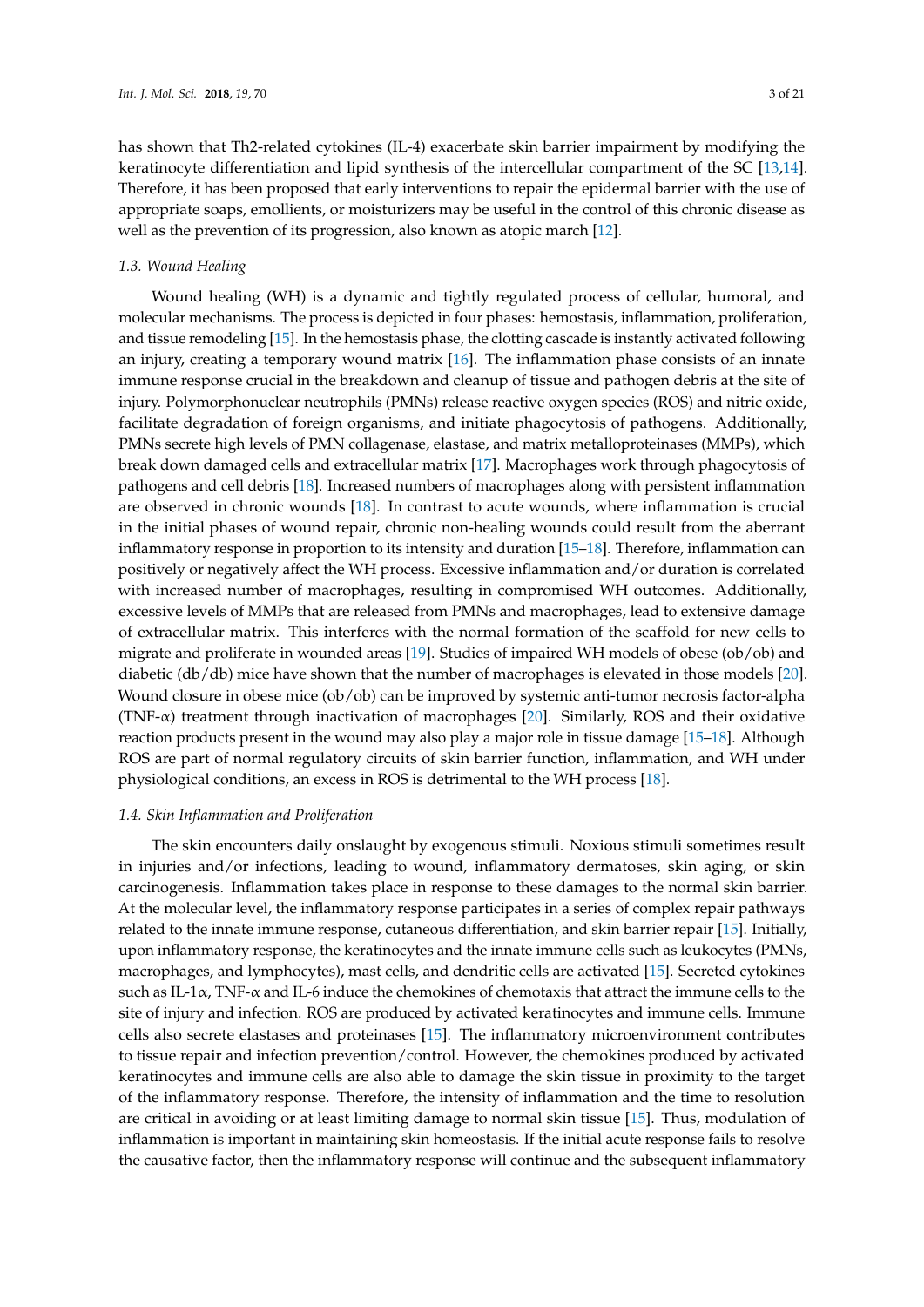microenvironment will disrupt skin homeostasis. If the dysregulation of inflammatory skin response persists, chronic inflammatory dermatoses such as AD or psoriasis will arise [\[15,](#page-14-13)[21\]](#page-14-19).

In the epidermis, the metabolism of polyunsaturated fatty acids (PUFAs) is highly active. Linoleic acid, the major 18-carbon n-6 PUFA in normal epidermis, in the epidermis is metabolized via the 15-lipoxygenase pathway mainly into 13-hydroxyoctadecadienoic acid, which possesses anti-proliferative properties [\[3\]](#page-14-2). Dietary deficiency of linoleic acid results in a scaly and pruritic skin disorder similar to AD in hairless mice [\[22\]](#page-15-0). Arachidonic acid, the second major PUFA in the skin, is another substrate of 15-lipoxygenase, by which it is transformed to 15-hydroxyeicosatetraenoic acid (15-HETE). 15-HETE specifically inhibits leukotriene B4-induced chemotaxis of human PMNs [\[23\]](#page-15-1). However, arachidonic acid is mainly metabolized via the cyclooxygenase (COX) pathway into the prostaglandins E(2), F(2 $\alpha$ ), and D(2) [\[3\]](#page-14-2). At low concentrations, the prostaglandins function to modulate skin homeostasis, whereas, at high concentrations, they induce skin inflammation and hyperproliferation of keratinocytes [\[24\]](#page-15-2). Moreover, squamous cell carcinoma of skin is the neoplasm that consistently overexpresses COX-2 in the parenchyma and the mesenchyma of premalignant and malignant lesions [\[25\]](#page-15-3). Increased levels of prostaglandins E(2) and F(2α) in premalignant and/or malignant epithelial skin cancers are due to the constitutive upregulation of enzymes such as COX-2, causing increased prostaglandin biosynthesis and the downregulation of 15-hydroxy-prostaglandin dehydrogenase (15-PGDH), which is involved in the inactivation of prostaglandins [\[26\]](#page-15-4). Thus, topical supplementation with plant oils that provide local cutaneous anti-inflammatory and anti-proliferative metabolites could serve as the monotherapy or as adjuncts to standard therapeutic regimens for the management and prevention of both inflammatory skin disorders and actinic keratoses.

#### *1.5. Reactive Oxidative Stress, Skin Aging and Skin Cancer*

The aging of our skin can be discussed as two entities: chronological and environmentallyinfluenced aging [\[27\]](#page-15-5). Clinically, chronological and environmentally-influenced aging show skin changes including thinning, loss of elasticity, roughness, wrinkling, increased dryness, and impairment of the skin barrier. Chronological aging depends on a decrease in cellular replacement (senescence) of the epidermis, dermis, and hypodermis, but also from impairment in the remodeling of the extracellular matrix (e.g., collagen bundles and elastic fibers) [\[28\]](#page-15-6). The second type of skin aging is mediated by extrinsic factors such as UV radiation, air pollution, smoking, changes in external temperature, and other agents of skin aging exposome [\[29\]](#page-15-7). Photoaging by chronic exposure to UV radiation is the best characterized. Clinical signs of photoaging include dyspigmentation (mostly lentigo and freckling), solar elastosis, actinic keratosis, and seborrheic keratosis [\[30\]](#page-15-8). Photoaging is attributed to photo-oxidative damage to skin, mainly by high levels of ROS induced by UV radiation [\[31\]](#page-15-9). ROS result in collagen degradation and its accumulation in the dermis, also known as solar elastosis. ROS levels are regulated by anti-oxidant enzymes in skin such as superoxide dismutase (SOD), catalase (CAT), and glutathione (GSH). If anti-oxidant defenses are overwhelmed after extensive UV light exposure, ROS production exceeds the capacity of antioxidant defenses in the skin [\[32\]](#page-15-10). This causes oxidative stress, which damages skin cells and alters their gene expression, leading to photoaging, but also promoting cutaneous carcinogenesis (non-melanoma and melanoma skin cancers) [\[33–](#page-15-11)[35\]](#page-15-12).

#### **2. The Constituents of Plant Oils**

Plant oils have long been used on the skin for cosmetic and medical purposes because they have been found to have many positive physiological benefits. For example, plant oil application may act as a protective barrier to the skin by an occlusive effect, allowing the skin to retain moisture, resulting in decreased TEWL values. Additionally, topical products have the benefit of higher bioavailability in the skin and having a localized effect rather than systemic effects. Previous research on plant oils have demonstrated that almond, jojoba, soybean, and avocado oils, when applied topically, mostly remain at the surface of skin, without deep penetration into the first upper layers of the SC [\[11\]](#page-14-9). Although triglycerides do not penetrate deeper in SC, glycerol contributes to the SC hydration. Free fatty acids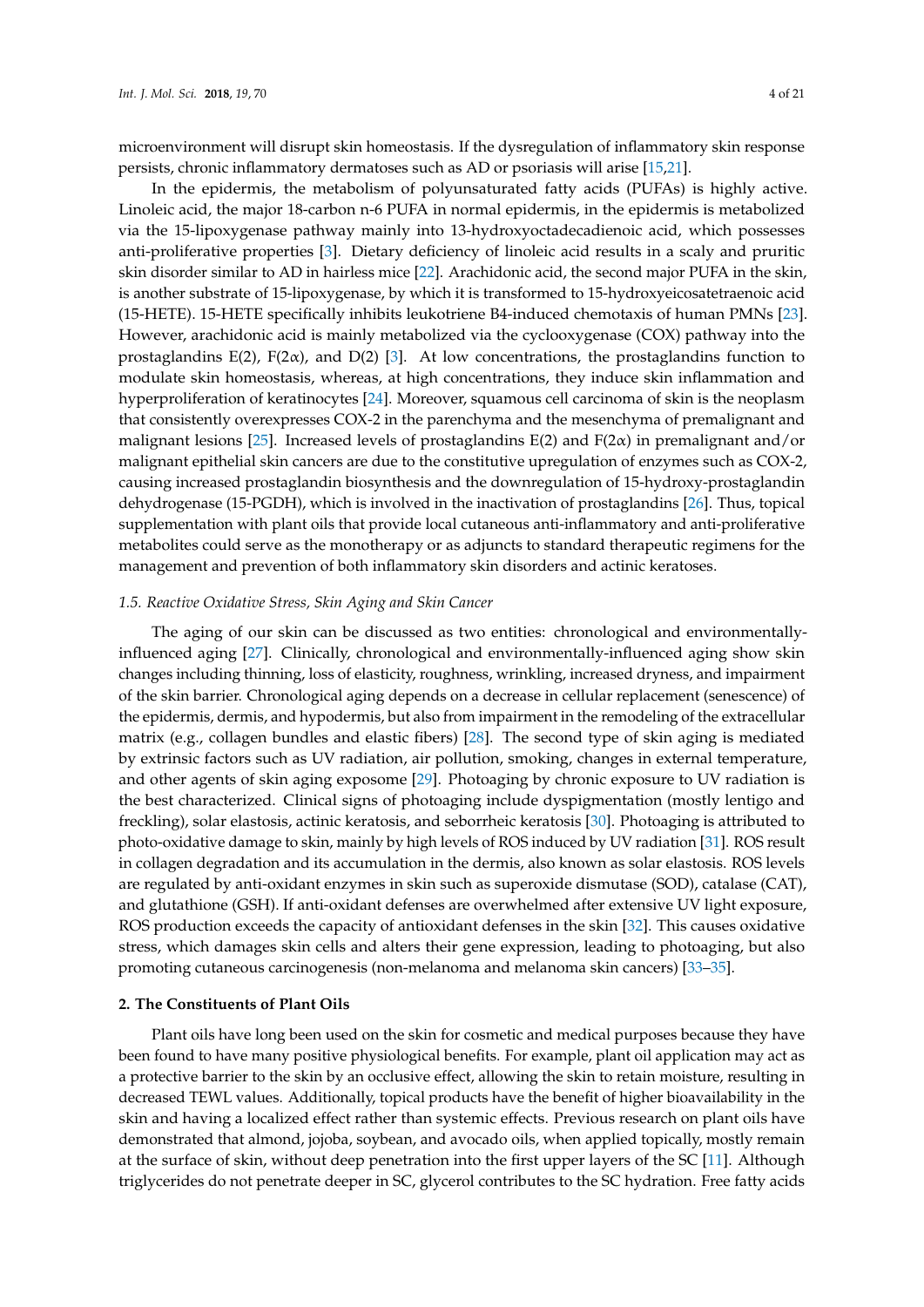(FFAs), specifically monounsaturated FFAs such as oleic acid, may disrupt skin barrier and act as permeability enhancers for other compounds present in plant oils [\[36\]](#page-15-13). Other components such as phenolic compounds and tocopherols exhibit an antioxidant effect and may modulate physiological processes such as skin barrier homeostasis, inflammation, and WH [\[37–](#page-15-14)[39\]](#page-15-15). When topically applied to hairless mice, sodium dl-α-tocopheryl-6-*O*-phosphate, a water-soluble derivative of vitamin E (dl-α-tocopherol), enhances ceramide synthesis and gene expression of differentiation markers (transglutaminase 1, cytokeratin 10, involucrin, and loricrin) [\[40\]](#page-15-16). Phospholipids, another component of plant oils, mainly fuse with the outer lipid layer of the SC, potentially acting as chemical permeability enhancers [\[41\]](#page-15-17). In a study of the murine AD model with given dietary phospholipid supplementation, phospholipids have been shown to enhance skin barrier and display the anti-inflammatory effect by regulating the covalently bound ω-hydroxy ceramides in the epidermis and decreasing the gene expression of both thymus activation-regulated chemokine (TARC) and thymic stromal lymphopoietin (TSLP) [\[42\]](#page-15-18). Even without penetrating deeper into the epidermis, the occlusive effect of the plant oil topical application decreases the loss of water from the SC and regulates keratinocyte proliferation [\[43\]](#page-16-0).

Plant oils can be classified into essential oils and fixed oils. This article focuses only on fixed oils, which are not volatile at room temperature. Although there are different ways to obtain plant oils, cold-pressed plant oils have better nutritive properties than those that have undergone the refining process. This is because cold-pressing procedure does not involve heat or chemical treatments, which may alter their composition and therapeutic effects. Fixed plant oil components include triglycerides, FFAs, tocopherols, sterols, stanols, phospholipids, waxes, squalene, phenolic compounds [\[44\]](#page-16-1), etc. These different compounds, when topically applied, influence skin physiology (skin barrier, inflammatory status, antioxidant response, and proliferation) differently.

Plant oils also vary by the type and the amount of triglycerides and FFAs, e.g., straight-chain saturated fatty acids (SFAs) and unsaturated fatty acids (UFAs). Topical applications of SFAs and UFAs in healthy volunteers showed differences in TEWL and irritant skin response [\[45\]](#page-16-2). Since composition and concentration of SFAs and UFAs are important in topical products, it is important to characterize them in each type of plant oil. Particularly, UFAs show different physiological responses when topically applied compared to TEWL [\[45\]](#page-16-2). Linoleic acid, for example, has a direct role in maintaining the integrity of the water permeability barrier of the skin [\[46](#page-16-3)[,47\]](#page-16-4). The major metabolite of linoleic acid in the skin is 13-hydroxyoctadecadienoic acid (13-HODE), which possesses anti-proliferative properties [\[3\]](#page-14-2). In contrast, oleic acid is detrimental to skin barrier function [\[48\]](#page-16-5). Oleic acid causes barrier disruption and eventually induces dermatitis under continuous topical application [\[48\]](#page-16-5). In addition to their role in skin barrier restoration/disruption, enriched FFA plant oils have also been studied as penetration enhancers (e.g., transepidermal drug delivery). Research has suggested that oils composed mostly of monounsaturated oleic acid increased skin permeability more than oils containing an almost even mixture of both monounsaturated and polyunsaturated fatty acids. Viljoen et al. has suggested that the lipid penetration within the epidermis follows the order: olive oil > coconut oil > grape seed oil > avocado oil [\[49\]](#page-16-6). Moreover, the concentration of FFAs such as oleic acid with respect to triglycerides correlates with clinical measures of skin barrier function (TEWL). This ratio determines molecular interactions with SC lipids and the extent of their penetration within the epidermis [\[36\]](#page-15-13).

Poly- and monounsaturated fatty acids may influence the inflammatory responses either as soluble lipoic mediators or in the form of phospholipids anchored in the cell membrane. Topical applications of linolenic (n-3), linoleic (n-6), and oleic (n-9) FFAs can modulate the closure of surgically induced skin wounds [\[50\]](#page-16-7). n-9 FFAs induced faster wound closure when compared to n-3, n-6, and control [\[50\]](#page-16-7). In fact, n-9 FFAs strongly inhibited the production of nitric oxide at the wound site. A mild improvement on wound closure was observed in the n-6 FFA-treated animals, correlating with a peak in nitric oxide production at 48 hours post-operatively. n-3 FFAs treatment significantly delayed wound closure, which correlates to a peak in nitric oxide at three hours post-operatively [\[50\]](#page-16-7). According to a previous study about the administration of pequi (*Caryocar brasielense*) almond oil in an acute hepatic injury model in rat, topical applications of poly- and monounsaturated FFAs may have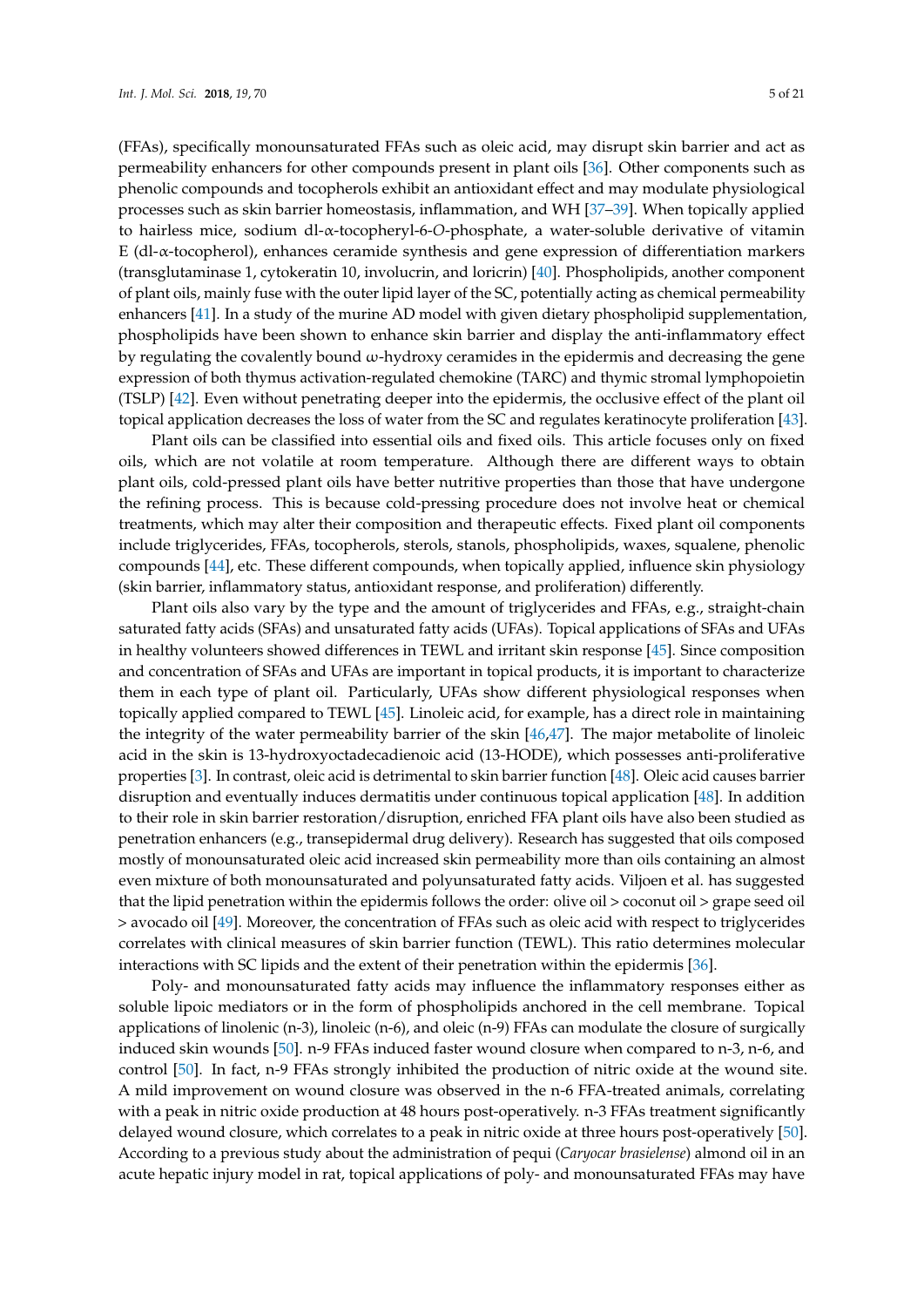a relevant role and potential therapeutic implication on WH through their modulatory effects on the inflammation rather than effects on cellular proliferation [\[51\]](#page-16-8).

Unsaponifiables are also essential in the biological function of plant oils [\[44\]](#page-16-1). They have a high potential for antioxidant activity. Antioxidant activity is derived from tocopherols, carotenoids, *t*riterpenes, flavonoids, and phenolic acids that protect from ROS [\[33](#page-15-11)[–35\]](#page-15-12).

#### *2.1. Phenolic Compounds* Phenolic compounds are present in all vegetable oils in different concentrations. Phenolic  $\epsilon$ ... The main compounds

Phenolic compounds are present in all vegetable oils in different concentrations. Phenolic compounds are the main antioxidants found in virgin olive oil, a well characterized oil known for its health benefits. These compounds are very important for the oxidative stability of the PUFAs within the oil. The main phenolic subclasses present in olive oil are phenolic alcohols, phenolic acids, flavonoids, lignans, and secoiridoids [52]. Another plant oil, grape seed oil, contains a large amount of similar p[hen](#page-16-9)olic compounds, including flavonoids, phenolic acids, tannins, and stilbenes [\[53\]](#page-16-10). The main polyphenols in grape seed oil are catechins, epicatechins, trans-resveratrol, and procyanidin B1 [\[54\]](#page-16-11).

#### *2.2. Triterpenes*  $T$ riterpenes have been found in many plant species, and are usuall fraction in a small fraction in a small fraction in a small fraction in a small fraction in a small fraction in a small fraction in a small fraction in a

Triterpenes have been found in many plant species, and are usually present in a small fraction of plant oil constituents. This group of compounds contains a wide range of molecules that participate in many biological reactions. Triterpenes may induce cell migration, proliferation, and collagen deposition [\[55\]](#page-16-12). Triterpenes also enhance the tissue repair by reducing the length of time for wound closure, and modulating the production of ROS in the wound microenvironment [\[55\]](#page-16-12). Betulin, a form of triterpene, is a major component of birch bark, which has been clinically shown to accelerate acute WH. Betulin treatment in keratinocyte cultures has shown to increase mRNA levels of chemokines, pro-inflammatory cytokines, and mediators that are important in WH (Figure 1). Upregulation of these crucial cytokines and mediators at the protein level were also demonstrated [\[56\]](#page-16-13). Of note, triterpenes crucial cytokines and mediators at the protein level were also demonstrated [56]. Of note, triterpenes<br>are also abundant in shea butter, a popular plant oil used in skin care products and cosmetics [57].

<span id="page-5-0"></span>

a result of the interaction between the bioactive compounds and the pathophysiological context of the skin. **Figure 1.** The potential benefits of plant oil topical application are diverse. Physiological responses are

## 3. The Potential Beneficial Effects of Topical Application of Plant Oils on Skin

The following sections review the current evidence on some plant oils and their in vivo and ex  $T_{\rm eff}$  sections review the current evidence on some plant of  $\alpha$ vivo effects on the skin homeostasis (Table [1\)](#page-7-0).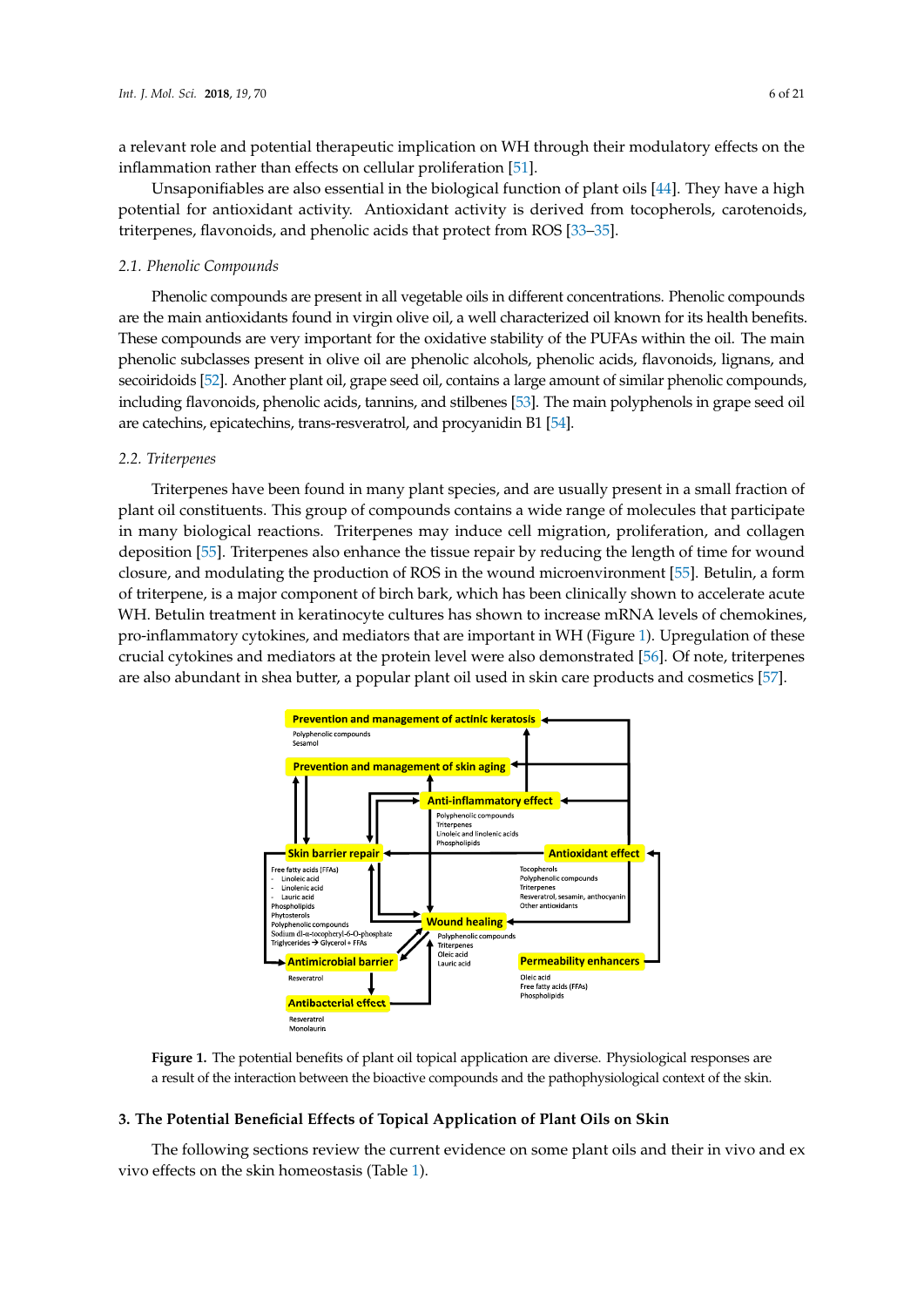| Plant Oils         | <b>Skin Barrier</b><br>Repair | Anti-Bacterial<br>Effect | Anti-Inflammatory Antioxidant<br>Effect | Effect             | Wound<br>Healing | <b>Skin Aging</b>  | <b>Skin Cancer</b> | References                                                                                                                                                                                                                                                                                      |
|--------------------|-------------------------------|--------------------------|-----------------------------------------|--------------------|------------------|--------------------|--------------------|-------------------------------------------------------------------------------------------------------------------------------------------------------------------------------------------------------------------------------------------------------------------------------------------------|
| Olive oil          | No                            | $\overline{\cdot}$       | Yes                                     | Yes                | Yes              | Possible effect    | Yes                | Cardoso CR et al., 2004 [50]<br>Nasopoulou C et al., 2014 [58]<br>Donato-Trancoso A et al., 2016 [59]<br>Zahmatkesh M et al., 2015 [60]<br>Budiyanto A et al., 2000 [61]<br>Danby SG et al., 2013 [62]<br>Cooke A et al., 2016 [63]<br>Norlen L et al., 2016 [64]<br>Korac RR et al., 2011 [65] |
| Sunflower seed oil | Yes                           | $\overline{\cdot}$       | Yes                                     | $\overline{\cdot}$ | Possible effect  | $\overline{\cdot}$ | Yes                | Cardoso et al., 2004 [50]<br>Danby SG et al., 2013 [62]<br>Cooke A et al., 2016 [63]<br>Norlen L et al., 2016 [64]<br>Kapadia GJ et al., 2002 [66]                                                                                                                                              |
| Grape seed oil     | $\overline{\cdot}$            | Yes                      | Possible effect                         | Yes                | Yes              | Possible effect    | Possible effect    | Kapadia GJ et al., 2002 [66]<br>Shivananda Nayak B et al., 2011 [67]<br>Khanna S et al., 2002 [68]<br>Chan MM et al., 2002 [69]<br>Park K et al., 2013 [70]<br>Davidov-Pardo G et al., 2015 [71]<br>Shinagawa FB et al., 2015 [72]                                                              |
| Coconut oil        | Yes                           | Yes                      | Yes                                     | Yes                | Yes              | Yes                | $\overline{\cdot}$ | Evangelista MT et al., 2014 [73]<br>Nevin KG et al., 2010 [74]<br>Kim S et al., 2017 [75]<br>Korac RR et al., 2011 [65]<br>Preuss HG et al., 2005 [76]<br>Oyi AR et al., 2010 [77]<br>Esquenazi D et al., 2002 [78]                                                                             |
| Safflower seed oil | $\ddot{?}$                    | $\ddot{?}$               | Yes                                     | $\ddot{?}$         | $\ddot{?}$       | $\overline{\cdot}$ | $\overline{?}$     | Chen CY et al., 2007 [79]<br>Lopez-Lazaro M, 2009 [80]                                                                                                                                                                                                                                          |
| Argan oil          | Yes                           | $\overline{\cdot}$       | Yes                                     | $\ddot{?}$         | Yes              | $\ddot{?}$         | Possible effect    | Boucetta KQ et al., 2015 [81]<br>Manca ML et al., 2016 [82]<br>Jordan M et al., 2012 [83]<br>Avsar U et al., 2016 [84]                                                                                                                                                                          |

# **Table 1.** The effects of topically applied plant oils on skin pathology.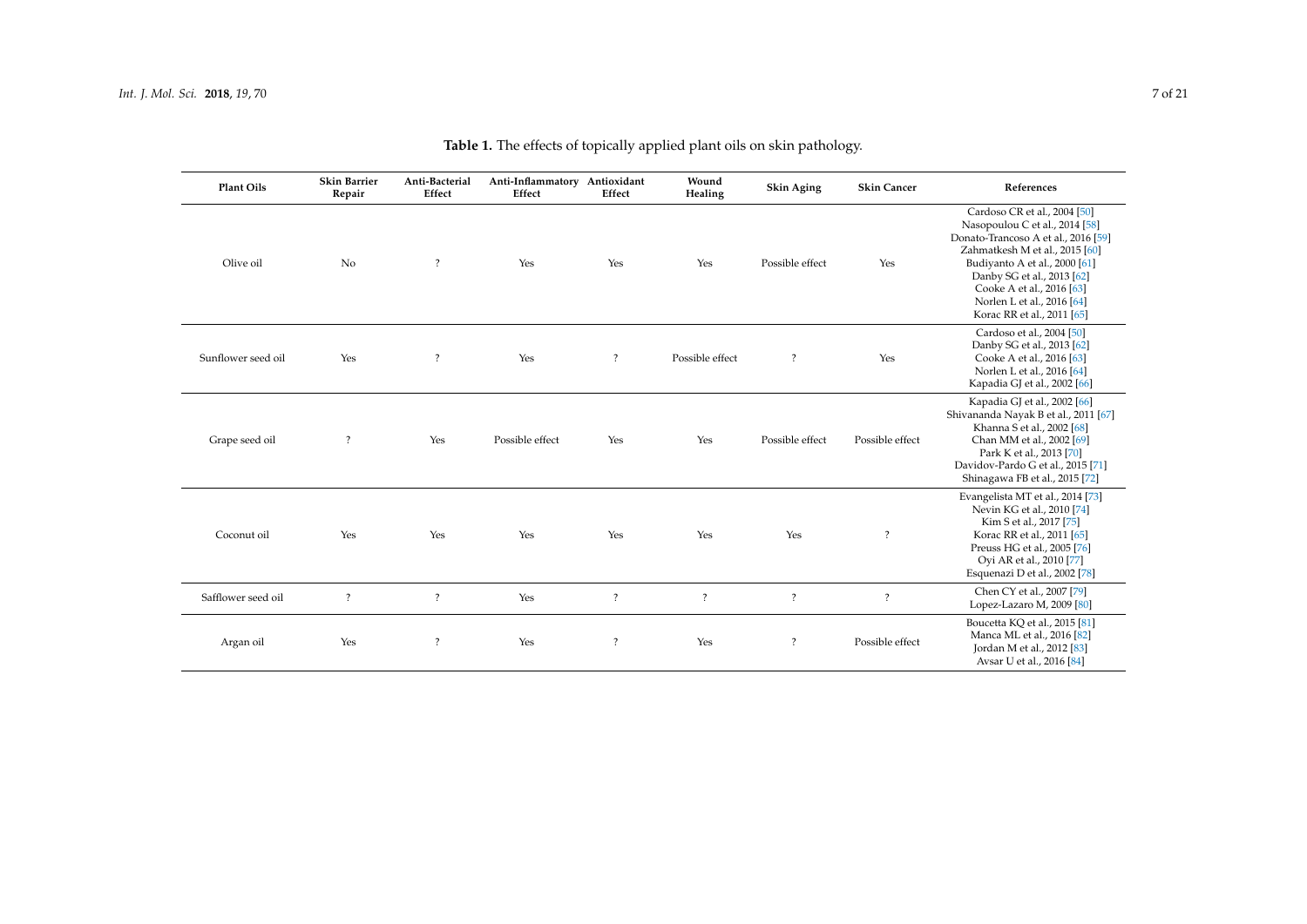| Plant Oils           | <b>Skin Barrier</b><br>Repair | Anti-Bacterial<br>Effect | Anti-Inflammatory Antioxidant<br>Effect | Effect         | Wound<br>Healing     | <b>Skin Aging</b>  | <b>Skin Cancer</b> | References                                                                                                                                                                               |
|----------------------|-------------------------------|--------------------------|-----------------------------------------|----------------|----------------------|--------------------|--------------------|------------------------------------------------------------------------------------------------------------------------------------------------------------------------------------------|
| Soybean oil          | Yes                           | Yes                      | Yes                                     | Yes            | $\overline{?}$       | $\overline{?}$     | $\overline{?}$     | Patzelt A et al., 2012 [11]<br>Jhan JK et al., 2016 [85]<br>Kim JN et al., 2017 [86]<br>Bonina F et al., 2005 [87]                                                                       |
| Peanut oil           | Yes                           | $\ddot{?}$               | $\overline{?}$                          | $\overline{?}$ | $\overline{\cdot}$   | Yes                | Yes                | Korac RR et al., 2011 [65]<br>Zhai H et al., 2003 [88]<br>Lasne C et al., 1991 [89]                                                                                                      |
| Sesame oil           | Possible effect               | $\overline{?}$           | Yes                                     | Yes            | $\ddot{\phantom{0}}$ | Yes                | Yes                | Kapadia GJ et al., 2002 [66]<br>Korac RR et al., 2011 [65]<br>Chiang JP et al., 2005 [90]<br>Nasiri M et al., 2017 [91]<br>Hsu DZ et al., 2013 [92]<br>Bigdeli Shamloo et al., 2015 [93] |
| Avocado oil          | $\overline{?}$                | $\ddot{?}$               | Possible effect                         | $\overline{?}$ | Yes                  | $\overline{\cdot}$ | $\ddot{?}$         | Patzelt A et al., 2012 [11]<br>De Oliveira AP et al., 2013 [94]<br>Nayak BS et al., 2008 [95]<br>Lamaud E et al., 1982 [96]                                                              |
| Borage oil           | Yes                           | $\overline{?}$           | Possible effect                         | $\overline{?}$ | $\overline{?}$       | $\overline{?}$     | $\overline{?}$     | Kanehara S et al., 2007 [97]                                                                                                                                                             |
| Jojoba oil           | Yes                           | Possible effect          | Yes                                     | Yes            | Yes                  | Yes                | $\ddot{?}$         | Meier L et al., 2012 [98]<br>Ranzato E et al., 2011 [99]                                                                                                                                 |
| Oat oil              | Yes                           | Possible effect          | Yes                                     | Yes            | $\overline{\cdot}$   | $\overline{?}$     | $\overline{?}$     | Nebus J et al., 2009 [100]<br>Reynertson KA et al., 2015 [101]<br>Sur R et al., 2008 [102]<br>Chon SH et al., 2015 [103]                                                                 |
| Pomegranate seed oil | $\overline{?}$                | $\overline{?}$           | $\overline{?}$                          | Yes            | $\overline{?}$       | Possible effect    | Possible effect    | Hora J et al., 2003 [104]                                                                                                                                                                |
| Almond oil           | Possible effect               | $\overline{\cdot}$       | $\overline{\cdot}$                      | $\overline{?}$ | $\ddot{?}$           | Yes                | $\ddot{?}$         | Timur Tashan S et al., 2012 [105]<br>Hajhashemi M et al., 2017 [106]<br>Sultana Y et al., 2007 [107]                                                                                     |
| Bitter apricot oil   | $\overline{?}$                | $\overline{?}$           | $\overline{?}$                          | $\overline{?}$ | $\overline{?}$       | $\overline{?}$     | Possible effect    | Li K et al., 2016 [108]                                                                                                                                                                  |
| Rose hip oil         | Possible effect               | $\overline{\cdot}$       | Yes                                     | Yes            | $\overline{\cdot}$   | Yes                | $\overline{?}$     | Chrubasik C et al., 2008 [109]<br>Shabykin GP et al., 1967 [110]                                                                                                                         |
| German chamomile oil | Possible effect               | $\overline{?}$           | Yes                                     | $\overline{?}$ | $\overline{?}$       | $\overline{?}$     | $\overline{?}$     | Lee SH et al., 2010 [111]                                                                                                                                                                |
| Shea butter          | Possible effect               | $\overline{?}$           | Yes                                     | Yes            | $\overline{\cdot}$   | $\overline{\cdot}$ | $\overline{?}$     | Verma N et al., 2012 [112]<br>Hon KL et al., 2015 [113]                                                                                                                                  |

**Table 1.** *Cont.*

<span id="page-7-0"></span>When there is no concrete evidence for the specific effect of topical treatment of some plant oils, it is indicated with "?".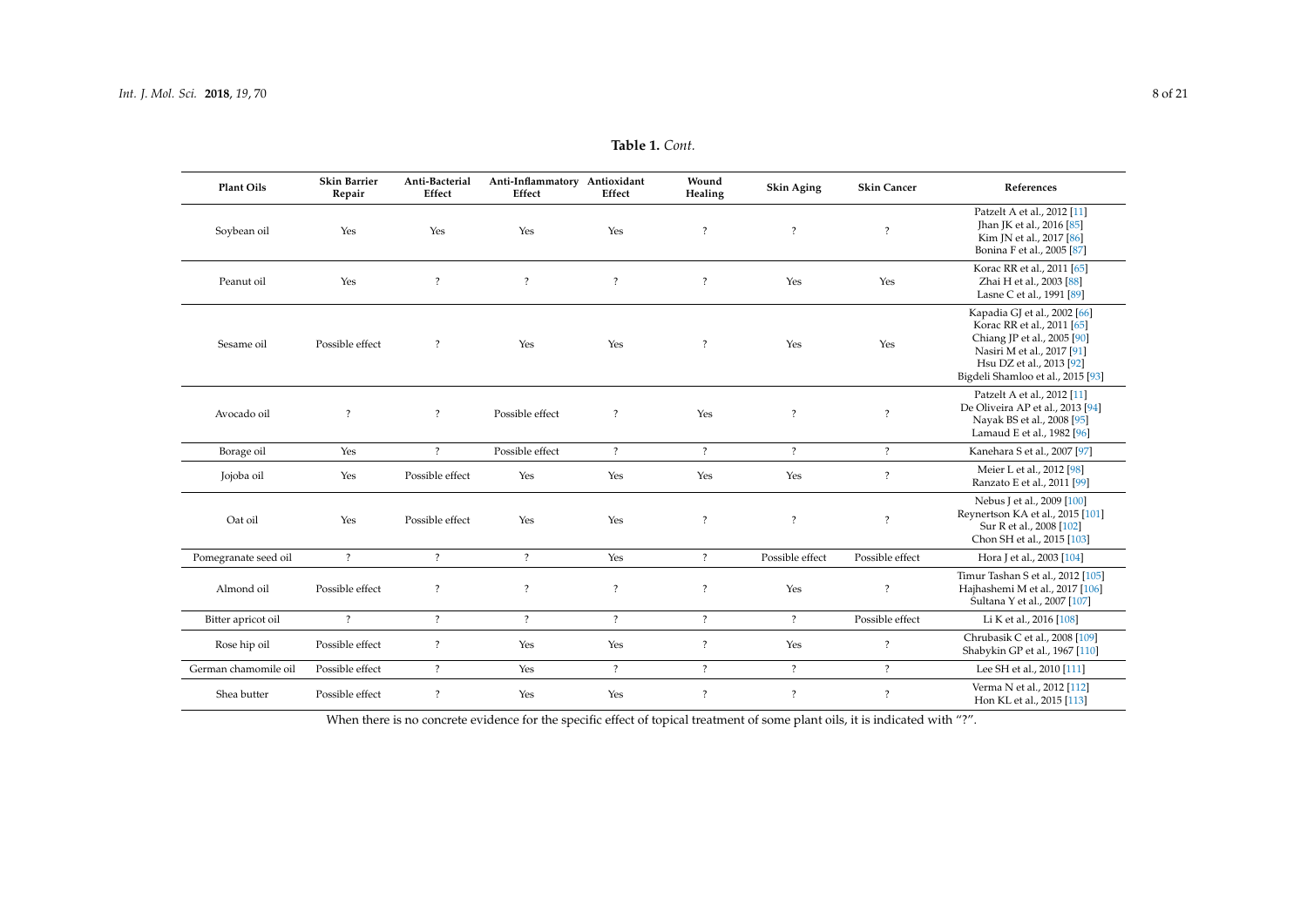#### *3.1. Olive Oil*

Olive oil comes from the fruits of *Olea europaea* trees. It consists mainly of oleic acid, with smaller quantities of other fatty acids such as linoleic acid and palmitic acid. More than 200 different chemical compounds have been detected in olive oil, including sterols, carotenoids, triterpenic alcohols, and phenolic compounds. Hydrophilic phenols are the most abundant antioxidants of olive oil. The phenolic contents have antioxidant properties higher than those of vitamin E. In fact, these phenolic compounds and their antioxidant activity exhibit anti-inflammatory properties when olive oil is included in regular diet [\[58\]](#page-16-20). Unsurprisingly, olive oil has been used as a skin product and hair cosmetic for a long time in several cultures. Studies on mice have shown that topical application of olive oil on pressure ulcers improves WH through the effects of anti-inflammation, reducing oxidative damage, and promoting dermal reconstruction [\[59\]](#page-16-21). In rat experiments, wound contraction of full-thickness burns occurred faster with olive oil treatment when compared to the silver sulfadiazine and normal saline (control) group. Studies have also shown that concomitant use of other oils such as buckthorn oil with olive oil have positive effects on the skin [\[114\]](#page-19-13). In a randomized controlled trial by Zahmatkesh et al., a mixture of olive oil, sesame oil, and honey was demonstrated to be a useful treatment for burns, by preventing infections, accelerating tissue repair, and facilitating debridement [\[60\]](#page-16-22). Moreover, in a murine study with UVB radiation, Ichihashi et al. found that extra virgin olive oil applied to the skin delayed the onset and reduced the incidence of skin cancer development, likely secondary to reduced number of 8-hydroxy-2'-deoxyguanosine (8-OHdG) positive cell formation (a biomarker of oxidative stress and carcinogenesis) [\[61\]](#page-16-23). It has also been demonstrated that daily consumption of olive oil phenolics protect from DNA oxidation in postmenopausal women [\[115\]](#page-19-14) and interfere with G1 cell cycle in human colon adenocarcinoma cells and promyelocytic leukemia cells [\[116\]](#page-19-15).

In contrast to its positive role in WH promotion and reducing skin cancer development, topically applied olive oil has a detrimental effect on SC integrity and skin barrier function [\[62,](#page-16-24)[117\]](#page-19-16). There is evidence of increased TEWL after topical application to the skin of the forearms of adult volunteers with and without AD [\[62\]](#page-16-24). Experiments on mice also elicited similar results [\[117\]](#page-19-16). Although skin barrier restoration is a key event in WH, olive oil may promote WH by modulating early phases such as inflammation, and stimulating dermal reconstruction, both of which are not related to subsequent re-epithelialization and the consequent permeability barrier restoration. At the present, it is widely accepted that minor components of olive oil also exert potent anti-inflammatory activities [\[58\]](#page-16-20).

Olive pomace oil, a natural by-product of olive oil production, has also been found to contain minor constituents with antioxidant, antithrombotic, and antiatherogenic activities when it is included in the regular diet [\[58\]](#page-16-20). However, the effects of olive pomace oil in the skin have not been characterized yet.

#### *3.2. Sunflower Seed Oil*

Sunflower seed oil originates from the seeds of *Helianthus annus*. Sunflower oil has been recommended for the removal of hot tar in patients of tar burn [\[118\]](#page-19-17). The components of sunflower oil mainly consist of oleic and linoleic acids. Sunflower seed oil contains relatively higher linoleic acid concentration relative to olive oil. This property makes sunflower oil a suitable ingredient in skin products due to the positive benefits of linoleic acid [\[117\]](#page-19-16). Sunflower seed oil has been shown to preserve SC integrity and improve hydration of the adult skin without inducing erythema [\[62\]](#page-16-24). Linoleic acid serves as an agonist at peroxisome proliferator-activated receptor-alpha (PPAR-α), which enhances keratinocyte proliferation and lipid synthesis [\[62\]](#page-16-24). This in turn enhances skin barrier repair. Natural oils such as sunflower, sesame, or safflower seed oil have been suggested as good options for their use in promoting skin barrier homeostasis [\[119\]](#page-19-18). However, in a pilot study conducted by Cooke et al. of neonatal skin topically treated with sunflower seed oil or olive oil, there were no differences in lipid structure changes, TEWL, hydration, skin surface pH, erythema, or skin assessment scores between the olive oil and sunflower oil groups [\[63\]](#page-17-19). According to Norlen (2016), however, this well-conducted pilot study needs a long-term observational study to investigate whether the topical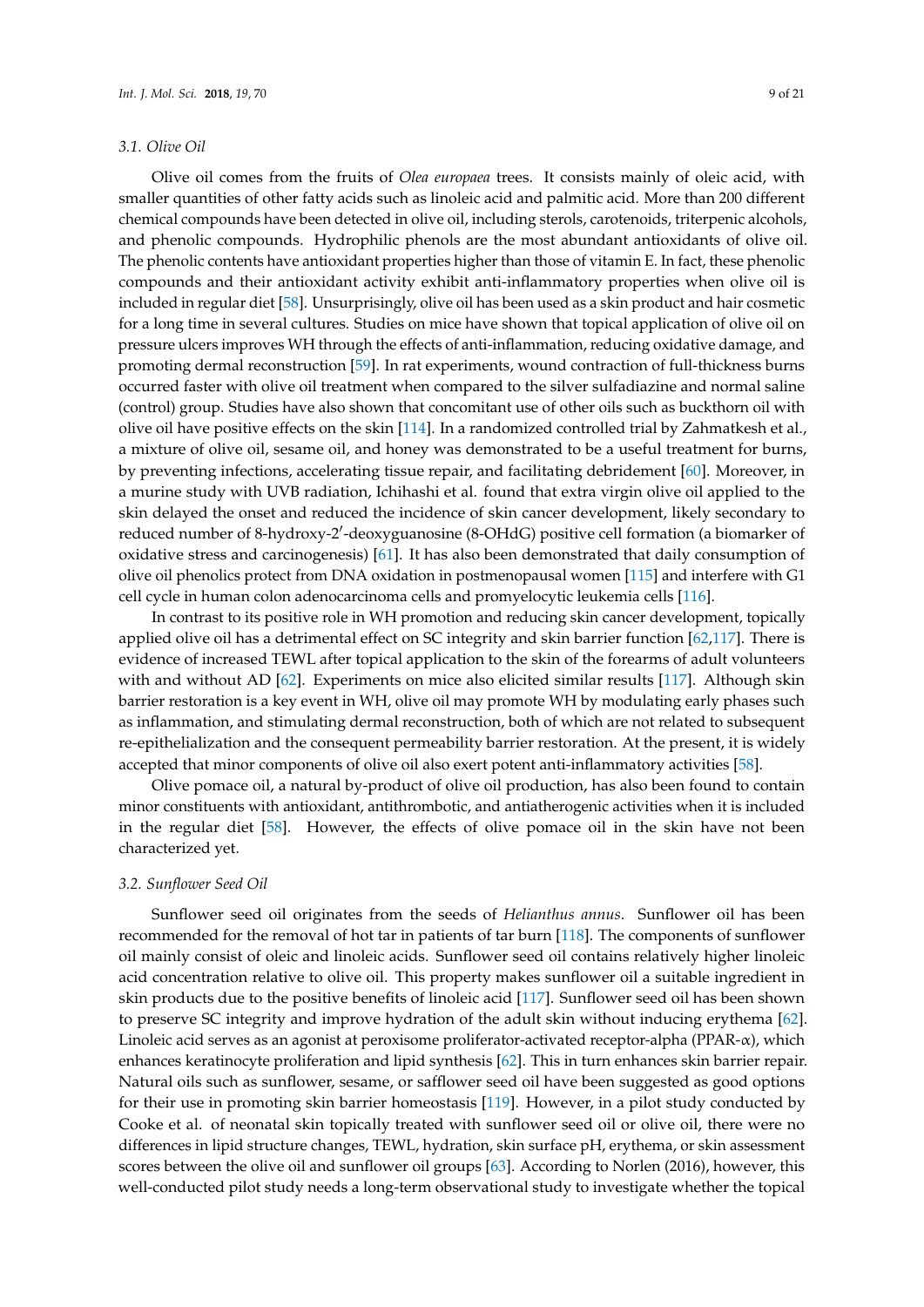application of oils from birth may contribute to the development of atopic eczema [\[64\]](#page-17-20). Moreover, in contrast to delayed improvement in lipid ordering observed after topical application of olive oil, this feature was not observed after application of sunflower seed oil [\[64\]](#page-17-20). Sunflower seed oil also exhibited a chemopreventive effect in a murine model of skin cancer with two-stage carcinogenesis. Sesamol, one of its constituent, specifically play a role in the chemopreventive effects [\[66\]](#page-17-21).

#### *3.3. Grape Seed Oil*

Grape seed oil comes from the seeds of *Vitis vinifera*. It is rich in phenolic compounds, FFAs, and vitamins. Grape seed oil has been evaluated for WH activity in rat models. Shivananda Nayak et al. has shown that the hydroxyproline content of the granulation tissue was significantly higher in the animals treated with the grape oil [\[67\]](#page-17-22). Additionally, the rate of wound closure was also quicker, suggesting their WH potential [\[67\]](#page-17-22). However, the direct topical application of grape seed oil on human skin has not yet been well investigated. Grape seed proanthocyanidin extract, which contains resveratrol, has been topically applied to mice, showing faster wound contraction, enhanced synthesis of vascular endothelial growth factor (VEGF), and greater connective tissue deposition [\[68\]](#page-17-23). Resveratrol displays a direct antimicrobial activity against pathogens, such as *Staphylococcal aureus*, *Enterococcus faecalis*, and *Psedomonas aeruginosa* [\[69\]](#page-17-24). Topically applied resveratrol increases cathelicidin production in normal skin [\[70\]](#page-17-25). Cathelicidin is one of the inducible antimicrobial peptides and inhibits the growth of *Staphylococcal aureus* [\[70\]](#page-17-25). Studies are currently being done to successfully encapsulate and preserve resveratrol from grape seed oil [\[71\]](#page-17-26). In addition to resveratrol, grape seed oil has a high content of linoleic acid, vitamin E, and phenolic compounds. Phenolic compounds, resveratrol, and vitamin E in grape seed oil provide most of its antioxidant activity. Moreover, phytosterols present in grape seed oil may modulate pro-inflammatory mediators [\[72\]](#page-17-27).

#### *3.4. Coconut Oil*

Coconut oil is extracted from the kernel or meat of mature coconuts harvested from the coconut palm (*Cocos nucifera*). Coconut is composed of many FFAs including lauric acid (49%), myristic acid (18%), palmitic acid (8%), caprylic acid (8%), capric acid (7%), oleic acid (6%), linoleic acid (2%), and stearic acid (2%) [\[6\]](#page-14-21). Coconut oil has been shown to be as effective and safe as mineral oil when applied as moisturizers for mild to moderate xerosis [\[120\]](#page-19-19). In a study of pediatric patients with mild to moderate AD, topical applications of virgin coconut oil was shown to be effective in decreasing the severity of the disease, ameliorating disease severity index (SCORAD), and improving barrier function (TEWL and skin capacitance) [\[73\]](#page-17-28). Topical applications of virgin coconut oil are effective in promoting WH through faster epithelization. A histopathological study by Nevin et al. revealed increased neovascularization, fibroblast proliferation, pepsin-soluble collagen synthesis, and turnover of collagen in wounds [\[74\]](#page-17-18). Kim et al. demonstrated that coconut oil increased expression of CE components, thereby contributing to protective barrier functions of the SC [\[75\]](#page-17-29). Furthermore, the expression of inflammatory profile was lower in the coconut oil-treated group after exposure to UVB radiation [\[75\]](#page-17-29). Topical coconut oil protects the skin from UV radiation [\[65\]](#page-17-30).

Of all the acid components of coconut oil, monolaurin has been shown to have additional significance. Monolaurin is a monoglyceride derived from lauric acid. It comprises nearly 50% of coconut's fat content. Monolaurin displays antimicrobial activity by disintegrating the lipid membrane of lipid-coated bacteria including *Propionibacterium acnes*, *Staphylococcus aureus*, and *Staphylococcus epidermidis* [\[76\]](#page-17-31). Coconut oil in concentrations of 5% to 40% (*w*/*w*) exhibited bactericidal activity against *Pseudomonas aeruginosa, Escherichia coli, Proteus vulgaris*, and *Bacillus subtilis* [\[77\]](#page-17-32). Cellular studies have also shown that monolaurin exhibits antiviral and antifungal activity [\[78\]](#page-17-33).

#### *3.5. Safflower Seed Oil*

Safflower seed oil comes from the seeds of the *Carthamus tinctorius*. It contains a large amount of the polyunsaturated linoleic acid (70%) and monounsaturated oleic acid (10%), and lesser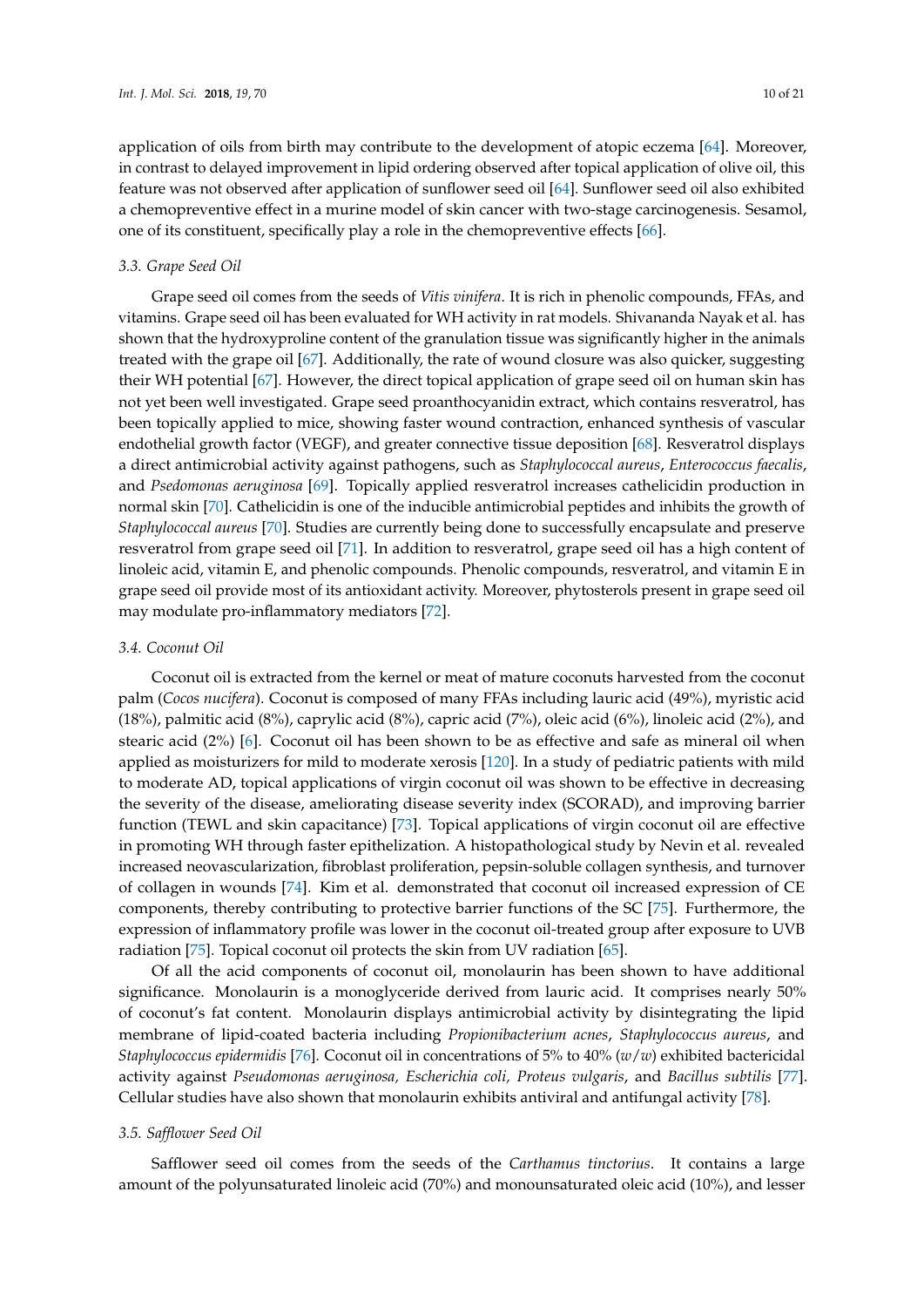amounts of stearic acid. Safflower has been shown to be a very good analgesic and antipyretic. Modern pharmacological studies demonstrated that the extracts of safflower had several physiological functions, such as anticoagulation, vasodilation, antioxidation, melanin production inhibition, immunosuppression, and antitumor activity. For example, the flavone luteolin and its glucopyranoside have been reported to exert anti-inflammatory effects at concentrations in the low micromolar range [\[79,](#page-17-34)[80](#page-17-35)[,121\]](#page-19-20). This anti-inflammatory effect is explained by inhibition of NF-κB activity [\[80\]](#page-17-35). Fatty acid constituents of topical applied plant oils may modify the fatty acid profiles of the babies. Solanki et al. have showed that topically applied safflower seen oil is readily absorbed in neonates and probably it has nutritional benefits [\[122\]](#page-20-0). Fatty acid profiles showed significant rise in linolenic acid and arachidonic acid under topical safflower oil treatment [\[122\]](#page-20-0). Since the metabolism of PUFAs by skin epidermal enzymes is related to the generation of anti-inflammatory molecules, the modification in fatty acid profiles might be of interest in clinical practice [\[3\]](#page-14-2).

#### *3.6. Argan Oil*

Argan oil is produced from the kernels of *Argania spinosa* L. Argan oil is composed of mono-unsaturated (80%) and saturated (20%) fatty acids. It contains polyphenols, tocopherols, sterols, squalene, and triterpene alcohols. Traditionally, argan oil has been utilized in cooking, in the treatment of skin infections, and in skin/hair care products. Daily topical application of argan oil has also been shown to improve skin elasticity [\[81\]](#page-17-36) and skin hydration by restoring the barrier function and maintaining the water-holding capacity [\[123\]](#page-20-1). Additionally, topical applications onto skin provide a softening and relaxing effect on the skin, as well as helping to facilitate the accumulation and transdermal delivery of topical drugs such as allantoin [\[82\]](#page-18-19). Recently, tocopherol-rich argan oil-based nanoemulsions has been developed as vehicles possessing anticancer activity in murine breast and colon carcinoma cells [\[83\]](#page-18-20). Argan oil has also been shown to be effective in enhancing WH created second-degree burns in rats [\[84\]](#page-18-21).

#### *3.7. Soybean Oil*

Soybean oil is a vegetable oil extracted from the seeds of the *Glycine max*. Most research on soybean oil have been conducted on its extracts. Topical application of soybean oil extracts has been shown to decrease the TEWL of forearm skin [\[11\]](#page-14-9). This feature may be linked to the presence of soy phytosterols, which have shown a positive effect on skin barrier recovery [\[124\]](#page-20-2). On the other hand, anthocyanin contents in the seed coat of black soybean were shown to have anti-human tyrosinase activity and antioxidative activity [\[85\]](#page-18-22). Black soybean anthocyanins attenuate inflammatory responses by suppressing ROS production as well as mitogen activated protein kinases that are important in the signaling of lipopolysaccharide-stimulated macrophages [\[86\]](#page-18-23). Moreover, topical soybean oil protects against UVB-induced cutaneous erythema [\[87\]](#page-18-24).

### *3.8. Peanut Oil*

Peanut oil has been shown to have hydrating effects in human skin without significantly increasing TEWL [\[88\]](#page-18-13). Topical peanut oil protects the skin from UV radiation [\[65\]](#page-17-30). Lasne et al. also showed the inhibition of chemically-induced skin carcinogenesis in mice treated with topical peanut oil [\[89\]](#page-18-14).The increasing prevalence of peanut allergy has led to new discussion about the safety of topical preparations containing peanut oil. However, research has suggested that the refined peanut oil-containing preparation is safe for topical use, even in persons who are sensitive to peanuts [\[125](#page-20-3)[,126\]](#page-20-4).

#### *3.9. Sesame Oil*

Sesame oil is derived from *Sesamum indicum*. Sesame oil has been incorporated in many food items in the past 6000 years. Sesame seeds contain significant amounts of lignans such as sesamin, sesamolin, and sesaminol [\[127\]](#page-20-5), all of which exhibit antioxidative activity. Sesamin is highly hydrophobic. A significant positive correlation was observed between the oil content of sesame seed and the sesamin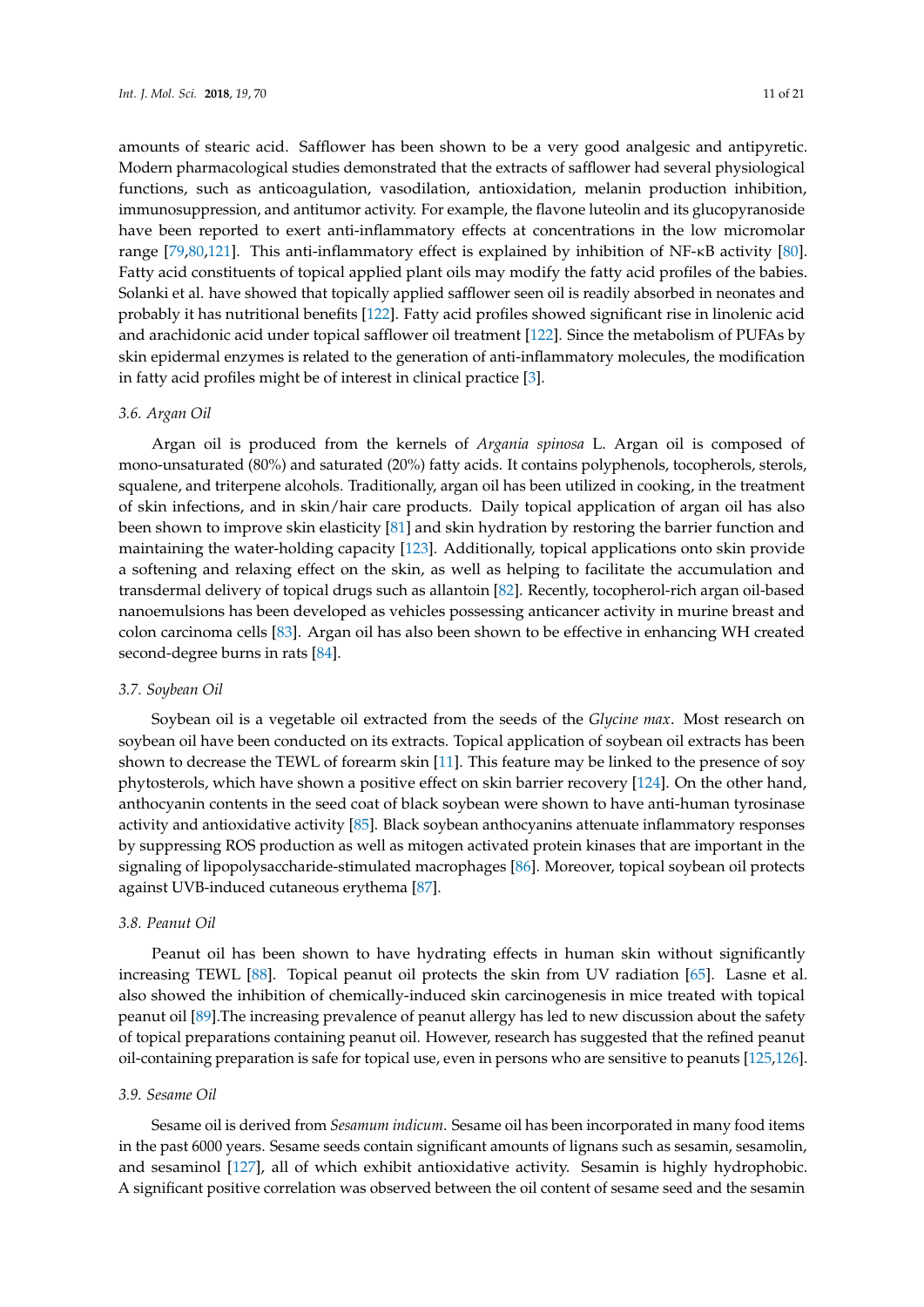content in the oil [\[128\]](#page-20-6). Research has shown that the topical use of sesame oil might attenuate oxidative stress by inhibiting the production of xanthine oxidase and nitric oxide in rats [\[90\]](#page-18-25). Sesame oil has been used in traditional Taiwanese medicine to relieve the inflammatory pain of joints and wounds. Massage with topical sesame oil has shown to be effective in significantly reducing pain severity of patients with limb trauma [\[91\]](#page-18-26). In a rat model of monosodium urate monohydrate (MSU) crystal-induced acute inflammatory response in a pseudosynovial cavity, orally administered sesame oil reduced inflammation [\[92\]](#page-18-27). In a clinical study by Shamloo et al., topical application of sesame oil was shown to lower the severity of pain and reduce the frequency of nonsteroidal anti-inflammatory drug use in patients with limb trauma [\[93\]](#page-18-17). Topical sesame oil also protects the skin from UV radiation [\[65\]](#page-17-30). In addition, sesame oil showed a chemopreventive effect in a murine model of skin cancer with two-stage carcinogenesis. Its constituent, sesamol, has also been demonstrated to play a role in chemoprevention [\[66\]](#page-17-21).

#### *3.10. Avocado Oil*

Avocado oil is derived from the fruit of the *Persea americana*. Avocado oil extracted from the pulp of the fruit is rich in linoleic acid (6.1–22.9%), linolenic acid (0.4–4.0%), and oleic acid (31.8–69.6%). It also contains β-sitosterol, β-carotene, lecithin, minerals, and vitamins A, C, D, and E [\[94\]](#page-18-28). It is an excellent source of enrichment for dry, damaged, or chapped skin [\[11\]](#page-14-9). Research has been conducted on the effect of topical administration of avocado fruit extract on wound models in rats, revealing faster re-epitheliazation and higher hydroxyproline content of the repaired wound [\[95\]](#page-18-29). The topical application of avocado oil in rats has also been shown to increase collagen synthesis and decrease the numbers of inflammatory cells during the WH process [\[94](#page-18-28)[,96\]](#page-18-30).

#### *3.11. Borage Oil*

Borage oil is derived from the seeds of the *Borago officinalis*. Borage oil contains high levels of the ω-6 series essential fatty acids that are important in skin structure and function [\[129\]](#page-20-7). The linoleic acid in borage oil contributes to its therapeutic actions in AD. Topical application of borage oil in infants and children with seborrheic dermatitis or AD has been shown to normalize skin barrier function [\[130\]](#page-20-8). A double-blind, placebo-controlled clinical trial was performed to test clinical effects of undershirts coated with borage oil on children with AD [\[97\]](#page-18-31). In the group treated with borage oil, TEWL on the skin of back decreased. Additionally, no side effects were found in these subjects [\[97\]](#page-18-31).

#### *3.12. Jojoba Oil*

Jojoba (*Simmondsia chinensis*) is a long-lived, drought resistant, perennial plant. Jojoba oil exhibits a high oxidative stability and resistance to degradation [\[131\]](#page-20-9). Jojoba oil is widely used in cosmetic formulas such as sunscreens and moisturizers. It has been shown to be effective in enhancing the absorption of topical drugs [\[132](#page-20-10)[–134\]](#page-20-11). The high content of wax esters makes jojoba oil a good repair option for dermatoses with altered skin barriers, such as seborrheic dermatitis, eczematous dermatitis, AD, and acne [\[98\]](#page-18-32). Jojoba oil also has a proven anti-inflammatory effect, with potential uses in a variety of skin conditions including skin infections, skin aging, and WH [\[99,](#page-18-33)[132\]](#page-20-10).

#### *3.13. Oat Oil*

Oat oil originates from *Avena sativa*. It consists of 36–46% linoleic and 28–40% oleic acid [\[135\]](#page-20-12). Oat in colloidal form is a centuries-old topical treatment for a variety of skin conditions, including skin rashes, erythema, burns, itch, and eczema. Although oleic acid may disrupt skin barrier [\[62](#page-16-24)[,117\]](#page-19-16), the high percentage (36–46%) of linoleic acid may contribute to the final effect of oat oil on barrier repair [\[47,](#page-16-4)[100\]](#page-18-34). Colloidal oat extracts exhibit direct anti-oxidant and anti-inflammatory activities, which may explain the efficacy of lotions containing colloidal oatmeal [\[101\]](#page-19-21). Avenanthramides are phenolic compounds present in oats. Avenanthramides inhibit activation of NF-κB and reduce inflammation by inhibiting cytokines [\[102\]](#page-19-22). In vitro studies have shown that oat oil can upregulate the expression of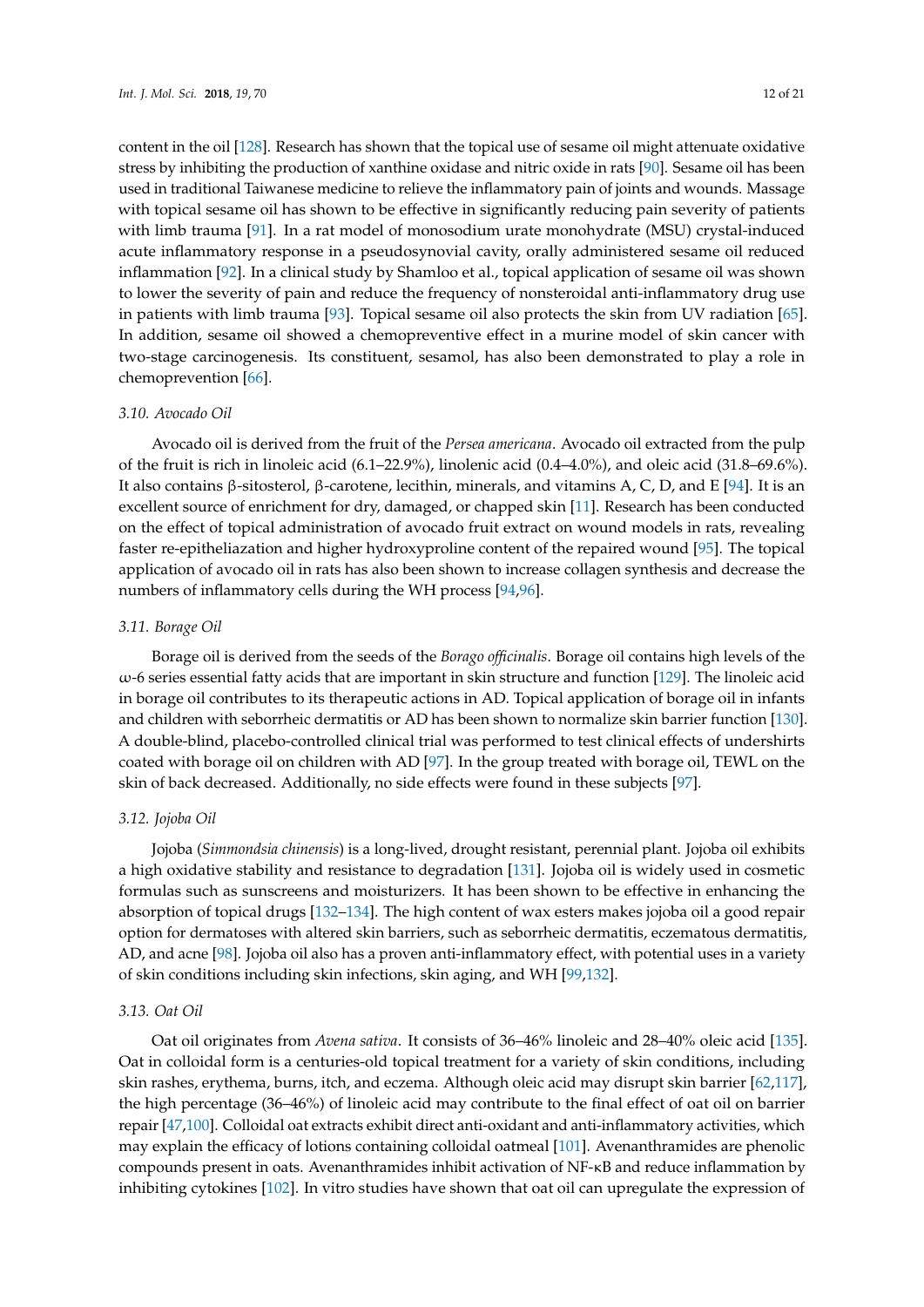differentiation genes (e.g., involucrin, small prolin-rich protein family (SPRRs), and transglutaminase 1) and ceramide processing genes (β-glucocerebrosidase, sphingomyelinases 3 and ABCA12) in keratinocytes [\[103\]](#page-19-23). In addition, oat oil treatment in keratinocytes was shown to have significantly increased ceramide levels (70%) through the activation of peroxisome proliferator-activated receptors (PPARs) [\[103\]](#page-19-23).

#### *3.14. Pomegranate Seed Oil*

Pomegranate seed oil comes from the seed of *Punica granatum*. It is a good source of essential FFAs, phenolic compounds, phytosterols, and lipid-soluble fractions [\[136\]](#page-20-13). Pomegranate seed oil contains 63% UFA, including linoleic acid (29%) and oleic acid (10%) [\[136\]](#page-20-13). Pomegranate seed oil is well known for its high concentration of polyphenolic compounds and for its antioxidant and anti-inflammatory properties. An oil-in-water cream containing pomegranate seed oil and *C. lechleri* resin extract can be helpful in the prevention or improvement of skin changes associated with striae [\[137\]](#page-20-14). Pomegranate seed oil has been used in nanoemulsions to facilitate the delivery of pomegranate peel polyphenols [\[138\]](#page-20-15). Nanoemulsions with pomegranate seed oil has been shown to improve both photostability and in vivo anti-nociceptive effect of ketoprofen [\[139\]](#page-20-16). A study of  $CD<sub>1</sub>$  mice with topically applied pomegranate seed oil has shown that pomegranate seed oil (5%) significantly decreased tumor incidence and 12-*O*-tetradecanoyl-phorbol-13-acetate (TPA)-induced ornithine decarboxylase activity in the chemical-induced skin cancer model. The results highlighted the potential of pomegranate seed oil as a chemopreventive agent against skin cancer [\[104\]](#page-19-24).

#### *3.15. Almond Oil*

Almond oil comes from *Oleum amygdalae*. Almond oil has emollient and sclerosant properties, which have been used to improve complexion and skin tone. In a nonrandomized study, Tashan and Kafkasli (2012) have demonstrated that massage with bitter almond oil may be effective in reducing the visibility of current striae gravidarum, and in the prevention of new striae [\[105\]](#page-19-25). Other formulations have been shown to ameliorate striae itching [\[106\]](#page-19-26). However, other products containing almond oil have not shown to have similar benefit [\[140\]](#page-20-17). For example, sweet almond oil in creams are more effective than the base cream at ameliorating the itching of striae and preventing its progression [\[106\]](#page-19-26). In a study by Sultana et al. done with murine models, topical almond oil was shown to prevent the structural damage caused by UV irradiation [\[107\]](#page-19-27).

#### *3.16. Bitter Apricot Oil*

In Eastern medicine, bitter apricot seed (*Semen Armeniacae amarum*) has been traditionally used to treat skin diseases. Bitter apricot oil has been shown to induce apoptosis of HaCaT cells through both death receptor and mitochondrial pathways. Apoptosis has been shown to correlate with inhibition of the NF-κB pathway [\[108\]](#page-19-28). It has been suggested that apricot oil may be a potential candidate for psoriasis treatment given its pro-apoptotic effect on human keratinocytes [\[108\]](#page-19-28).

#### *3.17. Rose Hip Oil*

Rose hip oil is extracted from seeds of rose hip (*Rosa canina* L.). Rose hip oil contains substantial UFAs. The most abundant fatty acid is linoleic acid (35.9–54.8%), followed by  $\alpha$ -linolenic acid (16.6–26.5%), and oleic acid (14.7–22.1%) [\[141\]](#page-20-18). An appreciable number of lipophilic antioxidants is present, especially the tocopherols and carotenoids. Rose hip oil also contains high level of phenolic acids, especially p-coumaric acid methyl ester, vanillin, and vanillic acid. Due its high composition of UFAs and antioxidants, this oil has relatively high protection against inflammation and oxidative stress [\[109\]](#page-19-29). Shabikin et al. has tested the efficacy of topical rose hip seed oil together with an oral fat-soluble vitamins on different inflammatory dermatitis such as eczema, neurodermatitis, and cheilitis, with promising findings of the topical use of rose hip seed oil on these inflammatory dermatoses [\[110\]](#page-19-30).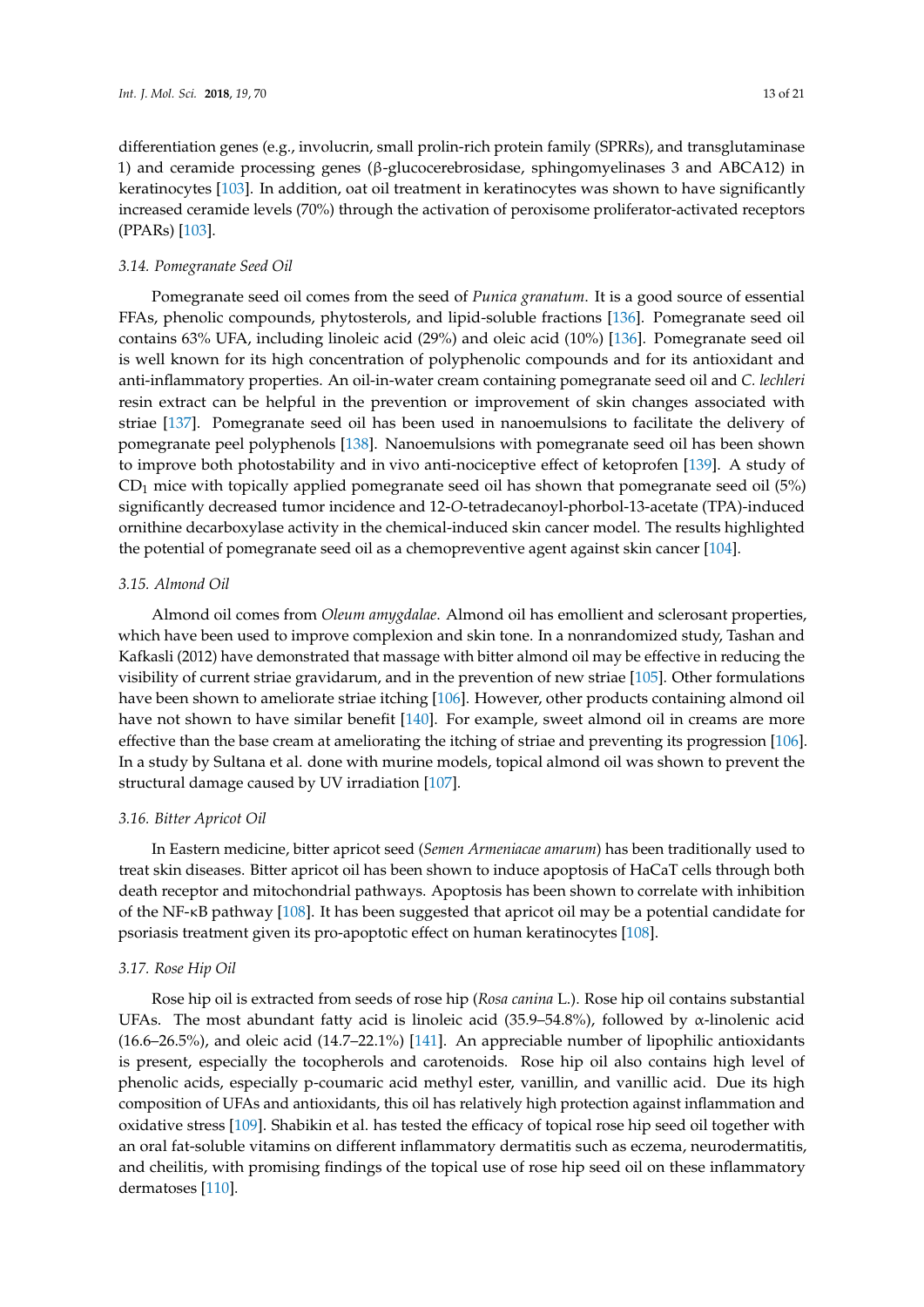#### *3.18. German Chamomile Oil*

German chamomile oil comes from *Matricaria recutita*. In a study with the murine AD model, serum IgG1 and IgE levels were significantly decreased in the group treated with German chamomile oil application. Topical application of this oil was associated with lower serum histamine level and decreased frequency of scratching among subjects. The result demonstrated the immune-regulatory potential of German chamomile oil for alleviating AD through modulation of Th2 cell activation [\[111\]](#page-19-31).

### *3.19. Shea Butter*

Shea butter is extracted from the kernels of the sheu tree (*Vitellaria paradoxa*). Shea butter is composed of triglycerides with oleic, stearic, linoleic, and palmitic fatty acids, as well as unsaponifiable compounds [\[142\]](#page-20-19). Shea butter is frequently used in the cosmetic industry due to its high percentage of the unsaponifiable fraction (e.g., triterpenes, tocopherol, phenols, and sterols), which possesses potent anti-inflammatory and antioxidant properties [\[57\]](#page-16-14). In the study of lipopolysaccharide-activated macrophage cells, shea butter exhibited anti-inflammatory effects through inhibition of iNOS, COX-2, and cytokines via the NF-κB pathway [\[112\]](#page-19-32). Additional research on AD has shown that the cream containing shea butter extract had the same efficacy as ceramide-precursor product [\[113\]](#page-19-33).

#### **4. Conclusions**

Topical applications of plant oils may have different effect on the skin according to their composition and the pathophysiological context of the skin. The composition varies by different extraction methods. When applied topically, constituents of plant oils (triglycerides, phospholipids, FFAs, phenolic compounds and antioxidants) may act synergistically by several mechanisms: (i) promoting skin barrier homeostasis; (ii) antioxidative activities; (iii) anti-inflammatory properties; (iv) direct and indirect (upregulation of antimicrobial peptides) anti-microbial properties; (v) promoting wound healing; and (vi) anti-carcinogenic properties. Future studies can add to current findings to allow for better understanding of these oils, with the potential to develop dermatological treatments and skin care products using these oils.

**Conflicts of Interest:** The authors declare no conflict of interest.

#### **Abbreviations**

| 15-HETE       | 15-hydroxyeicosatetraenoic acid            |
|---------------|--------------------------------------------|
| AD            | Atopic dermatitis                          |
| СE            | Cornified envelope                         |
| <b>COX</b>    | Cyclooxygenase                             |
| <b>FFA</b>    | Free Fatty Acid                            |
| LB            | Lamellar body                              |
| <b>MMP</b>    | Matrix metalloproteinase                   |
| NMF           | Natural moisturizing factor                |
| <b>PMN</b>    | Polymorphonuclear neutrophils              |
| <b>PPAR</b>   | Peroxisome proliferator-activated receptor |
| <b>PUFA</b>   | Polyunsaturated fatty acid                 |
| ROS           | Reactive oxygen species                    |
| SС            | Stratum corneum                            |
| SFA           | Saturated Fatty Acid                       |
| SG            | Stratum granulosum                         |
| TEWL          | Transepidermal water loss                  |
| TNF- $\alpha$ | Tumor necrosis factor-alpha                |
| <b>UFA</b>    | Unsaturated Fatty Acid                     |
| UV            | Ultraviolet                                |
| WН            | Wound healing                              |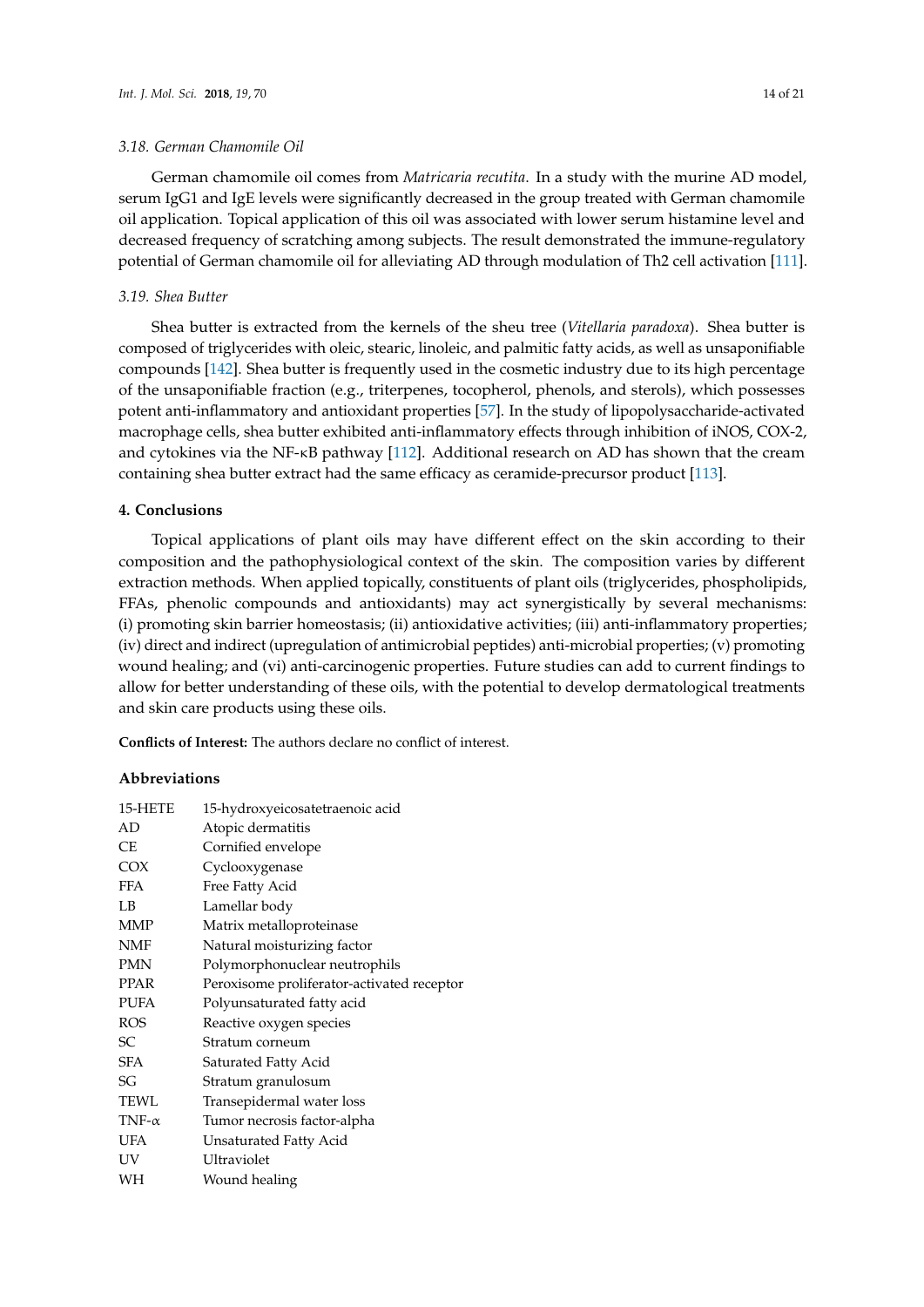## **References**

- <span id="page-14-0"></span>1. Elias, P.M. Epidermal lipids, barrier function, and desquamation. *J. Investig. Dermatol.* **1983**, (Suppl. 80), 44s–49s. [\[CrossRef\]](http://dx.doi.org/10.1038/jid.1983.12)
- <span id="page-14-1"></span>2. Kang, L.; Ho, P.C.; Chan, S.Y. Interactions between a skin penetration enhancer and the main components of human stratum corneum lipids. *J. Therm. Anal. Calorim.* **2006**, *83*, 27–30. [\[CrossRef\]](http://dx.doi.org/10.1007/s10973-005-7050-8)
- <span id="page-14-20"></span><span id="page-14-2"></span>3. Ziboh, V.A.; Miller, C.C.; Cho, Y. Metabolism of polyunsaturated fatty acids by skin epidermal enzymes: Generation of antiinflammatory and antiproliferative metabolites. *Am. J. Clin. Nutr.* **2000**, *71* (Suppl. 1), 361S–366S.
- <span id="page-14-3"></span>4. Ansari, M.N.; Nicolaides, N.; Fu, H.C. Fatty acid composition of the living layer and stratum corneum lipids of human sole skin epidermis. *Lipids* **1970**, *5*, 838–845. [\[CrossRef\]](http://dx.doi.org/10.1007/BF02531977) [\[PubMed\]](http://www.ncbi.nlm.nih.gov/pubmed/5488811)
- <span id="page-14-4"></span>5. Jiang, W.G.; Bryce, R.P.; Horrobin, D.F. Essential fatty acids: Molecular and cellular basis of their anti-cancer action and clinical implications. *Crit. Rev. Oncol. Hematol.* **1998**, *27*, 179–209. [\[CrossRef\]](http://dx.doi.org/10.1016/S1040-8428(98)00003-1)
- <span id="page-14-21"></span>6. Sahle, F.F.; Gebre-Mariam, T.; Dobner, B.; Wohlrab, J.; Neubert, R.H. Skin diseases associated with the depletion of stratum corneum lipids and stratum corneum lipid substitution therapy. *Skin Pharmacol. Physiol.* **2015**, *28*, 42–55. [\[CrossRef\]](http://dx.doi.org/10.1159/000360009) [\[PubMed\]](http://www.ncbi.nlm.nih.gov/pubmed/25196193)
- <span id="page-14-5"></span>7. Terashi, H.; Izumi, K.; Rhodes, L.M.; Marcelo, C.L. Human stratified squamous epithelia differ in cellular fatty acid composition. *J. Dermatol. Sci.* **2000**, *24*, 14–24. [\[CrossRef\]](http://dx.doi.org/10.1016/S0923-1811(00)00077-3)
- <span id="page-14-6"></span>8. Drake, D.R.; Brogden, K.A.; Dawson, D.V.; Wertz, P.W. Thematic review series: Skin lipids. Antimicrobial lipids at the skin surface. *J. Lipid Res.* **2008**, *49*, 4–11. [\[CrossRef\]](http://dx.doi.org/10.1194/jlr.R700016-JLR200) [\[PubMed\]](http://www.ncbi.nlm.nih.gov/pubmed/17906220)
- <span id="page-14-7"></span>9. Lin, T.K.; Man, M.Q.; Santiago, J.L.; Park, K.; Roelandt, T.; Oda, Y.; Hupe, M.; Crumrine, D.; Lee, H.J.; Gschwandtner, M.; et al. Topical antihistamines display potent anti-inflammatory activity linked in part to enhanced permeability barrier function. *J. Investig. Dermatol.* **2013**, *133*, 469–478. [\[CrossRef\]](http://dx.doi.org/10.1038/jid.2012.335) [\[PubMed\]](http://www.ncbi.nlm.nih.gov/pubmed/23014339)
- <span id="page-14-8"></span>10. Elias, P.M.; Wakefield, J.S. Mechanisms of abnormal lamellar body secretion and the dysfunctional skin barrier in patients with atopic dermatitis. *J. Allergy Clin. Immunol.* **2014**, *134*, 781e1–791e1. [\[CrossRef\]](http://dx.doi.org/10.1016/j.jaci.2014.05.048) [\[PubMed\]](http://www.ncbi.nlm.nih.gov/pubmed/25131691)
- <span id="page-14-9"></span>11. Patzelt, A.; Lademann, J.; Richter, H.; Darvin, M.E.; Schanzer, S.; Thiede, G.; Sterry, W.; Vergou, T.; Hauser, M. In vivo investigations on the penetration of various oils and their influence on the skin barrier. *Skin Res. Technol.* **2012**, *18*, 364–369. [\[CrossRef\]](http://dx.doi.org/10.1111/j.1600-0846.2011.00578.x) [\[PubMed\]](http://www.ncbi.nlm.nih.gov/pubmed/22092829)
- <span id="page-14-10"></span>12. Elias, P.M.; Wakefield, J.S. Therapeutic implications of a barrier-based pathogenesis of atopic dermatitis. *Clin. Rev. Allergy Immunol.* **2011**, *41*, 282–295. [\[CrossRef\]](http://dx.doi.org/10.1007/s12016-010-8231-1) [\[PubMed\]](http://www.ncbi.nlm.nih.gov/pubmed/21174234)
- <span id="page-14-11"></span>13. Hatano, Y.; Adachi, Y.; Elias, P.M.; Crumrine, D.; Sakai, T.; Kurahashi, R.; Katagiri, K.; Fujiwara, S. The Th2 cytokine, interleukin-4, abrogates the cohesion of normal stratum corneum in mice: Implications for pathogenesis of atopic dermatitis. *Exp. Dermatol.* **2013**, *22*, 30–35. [\[CrossRef\]](http://dx.doi.org/10.1111/exd.12047) [\[PubMed\]](http://www.ncbi.nlm.nih.gov/pubmed/23173934)
- <span id="page-14-12"></span>14. Elias, P.M. Lipid abnormalities and lipid-based repair strategies in atopic dermatitis. *Biochim. Biophys. Acta* **2014**, *1841*, 323–330. [\[CrossRef\]](http://dx.doi.org/10.1016/j.bbalip.2013.10.001) [\[PubMed\]](http://www.ncbi.nlm.nih.gov/pubmed/24128970)
- <span id="page-14-13"></span>15. Reinke, J.M.; Sorg, H. Wound repair and regeneration. *Eur. Surg. Res.* **2012**, *49*, 35–43. [\[CrossRef\]](http://dx.doi.org/10.1159/000339613) [\[PubMed\]](http://www.ncbi.nlm.nih.gov/pubmed/22797712)
- <span id="page-14-14"></span>16. Robson, M.C.; Steed, D.L.; Franz, M.G. Wound healing: Biologic features and approaches to maximize healing trajectories. *Curr. Probl. Surg.* **2001**, *38*, 72–140. [\[CrossRef\]](http://dx.doi.org/10.1067/msg.2001.111167) [\[PubMed\]](http://www.ncbi.nlm.nih.gov/pubmed/11452260)
- <span id="page-14-15"></span>17. Su, Y.; Richmond, A. Chemokine Regulation of Neutrophil Infiltration of Skin Wounds. *Adv. Wound Care* **2015**, *4*, 631–640. [\[CrossRef\]](http://dx.doi.org/10.1089/wound.2014.0559) [\[PubMed\]](http://www.ncbi.nlm.nih.gov/pubmed/26543677)
- <span id="page-14-16"></span>18. Profyris, C.; Tziotzios, C.; Do Vale, I. Cutaneous scarring: Pathophysiology, molecular mechanisms, and scar reduction therapeutics Part I. The molecular basis of scar formation. *J. Am. Acad. Dermatol.* **2012**, *66*, 1–10, quiz 11-2. [\[CrossRef\]](http://dx.doi.org/10.1016/j.jaad.2011.05.055) [\[PubMed\]](http://www.ncbi.nlm.nih.gov/pubmed/22177631)
- <span id="page-14-17"></span>19. Olczyk, P.; Mencner, L.; Komosinska-Vassev, K. The role of the extracellular matrix components in cutaneous wound healing. *Biomed. Res. Int.* **2014**, *2014*, 747584. [\[CrossRef\]](http://dx.doi.org/10.1155/2014/747584) [\[PubMed\]](http://www.ncbi.nlm.nih.gov/pubmed/24772435)
- <span id="page-14-18"></span>20. Goren, I.; Muller, E.; Schiefelbein, D.; Christen, U.; Pfeilschifter, J.; Muhl, H.; Frank, S. Systemic anti-TNFalpha treatment restores diabetes-impaired skin repair in ob/ob mice by inactivation of macrophages. *J. Investig. Dermatol.* **2007**, *127*, 2259–2267. [\[CrossRef\]](http://dx.doi.org/10.1038/sj.jid.5700842) [\[PubMed\]](http://www.ncbi.nlm.nih.gov/pubmed/17460730)
- <span id="page-14-19"></span>21. Schmuth, M.; Blunder, S.; Dubrac, S.; Gruber, R.; Moosbrugger-Martinz, V. Epidermal barrier in hereditary ichthyoses, atopic dermatitis, and psoriasis. *J. Dtsch. Dermatol. Ges.* **2015**, *13*, 1119–1123. [\[CrossRef\]](http://dx.doi.org/10.1111/ddg.12827) [\[PubMed\]](http://www.ncbi.nlm.nih.gov/pubmed/26513068)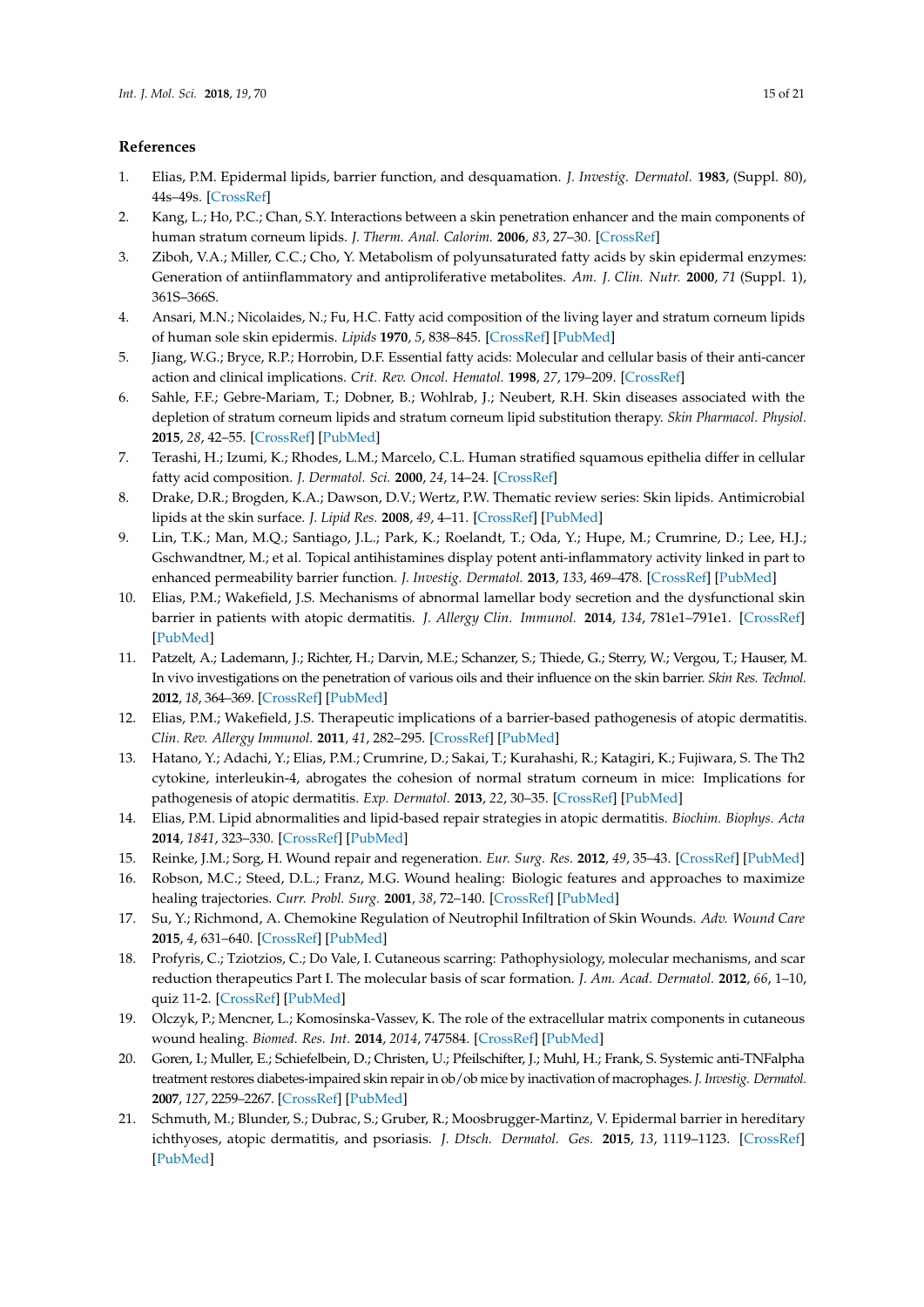- <span id="page-15-0"></span>22. Fujii, M.; Shimazaki, Y.; Muto, Y.; Kohno, S.; Ohya, S.; Nabe, T. Dietary deficiencies of unsaturated fatty acids and starch cause atopic dermatitis-like pruritus in hairless mice. *Exp. Dermatol.* **2015**, *24*, 108–113. [\[CrossRef\]](http://dx.doi.org/10.1111/exd.12592) [\[PubMed\]](http://www.ncbi.nlm.nih.gov/pubmed/25387853)
- <span id="page-15-1"></span>23. Ternowitz, T.; Fogh, K.; Kragballe, K. 15-Hydroxyeicosatetraenoic acid (15-HETE) specifically inhibits LTB4-induced chemotaxis of human neutrophils. *Skin Pharmacol.* **1988**, *1*, 93–99. [\[CrossRef\]](http://dx.doi.org/10.1159/000210754) [\[PubMed\]](http://www.ncbi.nlm.nih.gov/pubmed/2856182)
- <span id="page-15-2"></span>24. Ziboh, V.A.; Cho, Y.; Mani, I.; Xi, S. Biological significance of essential fatty acids/prostanoids/lipoxygenase-derived monohydroxy fatty acids in the skin. *Arch. Pharm. Res.* **2002**, *25*, 747–758. [\[CrossRef\]](http://dx.doi.org/10.1007/BF02976988) [\[PubMed\]](http://www.ncbi.nlm.nih.gov/pubmed/12510822)
- <span id="page-15-3"></span>25. An, K.P.; Athar, M.; Tang, X.; Katiyar, S.K.; Russo, J.; Beech, J.; Aszterbaum, M.; Kopelovich, L.; Epstein, E.H., Jr.; Mukhtar, H.; et al. Cyclooxygenase-2 expression in murine and human nonmelanoma skin cancers: Implications for therapeutic approaches. *Photochem. Photobiol.* **2002**, *76*, 73–80. [\[CrossRef\]](http://dx.doi.org/10.1562/0031-8655(2002)076<0073:CEIMAH>2.0.CO;2)
- <span id="page-15-4"></span>26. Muller-Decker, K. Cyclooxygenase-dependent signaling is causally linked to non-melanoma skin carcinogenesis: Pharmacological, genetic, and clinical evidence. *Cancer Metastasis Rev.* **2011**, *30*, 343–361. [\[CrossRef\]](http://dx.doi.org/10.1007/s10555-011-9306-z) [\[PubMed\]](http://www.ncbi.nlm.nih.gov/pubmed/22038018)
- <span id="page-15-5"></span>27. Vierkotter, A.; Krutmann, J. Environmental influences on skin aging and ethnic-specific manifestations. *Dermatoendocrinology* **2012**, *4*, 227–231. [\[CrossRef\]](http://dx.doi.org/10.4161/derm.19858) [\[PubMed\]](http://www.ncbi.nlm.nih.gov/pubmed/23467702)
- <span id="page-15-6"></span>28. Fisher, G.J.; Kang, S.; Varani, J.; Bata-Csorgo, Z.; Wan, Y.; Datta, S.; Voorhees, J.J. Mechanisms of photoaging and chronological skin aging. *Arch. Dermatol.* **2002**, *138*, 1462–1470. [\[CrossRef\]](http://dx.doi.org/10.1001/archderm.138.11.1462) [\[PubMed\]](http://www.ncbi.nlm.nih.gov/pubmed/12437452)
- <span id="page-15-7"></span>29. Marrot, L. Pollution and Sun Exposure: A Deleterious Synergy. Mechanisms and Opportunities for Skin Protection. *Curr. Med. Chem.* **2017**. [\[CrossRef\]](http://dx.doi.org/10.2174/0929867324666170918123907)
- <span id="page-15-8"></span>30. Durai, P.C.; Thappa, D.M.; Kumari, R.; Malathi, M. Aging in elderly: Chronological versus photoaging. *Indian J. Dermatol.* **2012**, *57*, 343–352. [\[PubMed\]](http://www.ncbi.nlm.nih.gov/pubmed/23112352)
- <span id="page-15-9"></span>31. Ma, W.; Wlaschek, M.; Tantcheva-Poor, I.; Schneider, L.A.; Naderi, L.; Razi-Wolf, Z.; Schuller, J.; Scharffetter-Kochanek, K. Chronological ageing and photoageing of the fibroblasts and the dermal connective tissue. *Clin. Exp. Dermatol.* **2001**, *26*, 592–599. [\[CrossRef\]](http://dx.doi.org/10.1046/j.1365-2230.2001.00905.x) [\[PubMed\]](http://www.ncbi.nlm.nih.gov/pubmed/11696063)
- <span id="page-15-10"></span>32. Scharffetter-Kochanek, K.; Wlaschek, M.; Brenneisen, P.; Schauen, M.; Blaudschun, R.; Wenk, J. UV-induced reactive oxygen species in photocarcinogenesis and photoaging. *Biol. Chem.* **1997**, *378*, 1247–1257. [\[PubMed\]](http://www.ncbi.nlm.nih.gov/pubmed/9426184)
- <span id="page-15-11"></span>33. Sample, A.; He, Y.Y. Mechanisms and prevention of UV-induced melanoma. *Photodermatol. Photoimmunol. Photomed.* **2017**. [\[CrossRef\]](http://dx.doi.org/10.1111/phpp.12329) [\[PubMed\]](http://www.ncbi.nlm.nih.gov/pubmed/28703311)
- 34. Silva, S.; Michniak-Kohn, B.; Leonardi, G.R. An overview about oxidation in clinical practice of skin aging. *An. Bras. Dermatol.* **2017**, *92*, 367–374. [\[CrossRef\]](http://dx.doi.org/10.1590/abd1806-4841.20175481) [\[PubMed\]](http://www.ncbi.nlm.nih.gov/pubmed/29186250)
- <span id="page-15-12"></span>35. Nishigori, C. Cellular aspects of photocarcinogenesis. *Photochem. Photobiol. Sci.* **2006**, *5*, 208–214. [\[CrossRef\]](http://dx.doi.org/10.1039/B507471A) [\[PubMed\]](http://www.ncbi.nlm.nih.gov/pubmed/16465307)
- <span id="page-15-13"></span>36. Mack Correa, M.C.; Mao, G.; Saad, P.; Flach, C.R.; Mendelsohn, R.; Walters, R.M. Molecular interactions of plant oil components with stratum corneum lipids correlate with clinical measures of skin barrier function. *Exp. Dermatol.* **2014**, *23*, 39–44. [\[CrossRef\]](http://dx.doi.org/10.1111/exd.12296) [\[PubMed\]](http://www.ncbi.nlm.nih.gov/pubmed/24372651)
- <span id="page-15-14"></span>37. Kuriyama, K.; Shimizu, T.; Horiguchi, T.; Watabe, M.; Abe, Y. Vitamin E ointment at high dose levels suppresses contact dermatitis in rats by stabilizing keratinocytes. *Inflamm. Res.* **2002**, *51*, 483–489. [\[CrossRef\]](http://dx.doi.org/10.1007/PL00012416) [\[PubMed\]](http://www.ncbi.nlm.nih.gov/pubmed/12477076)
- 38. Parish, W.E.; Read, J.; Paterson, S.E. Changes in basal cell mitosis and transepidermal water loss in skin cultures treated with vitamins C and E. *Exp. Dermatol.* **2005**, *14*, 684–691. [\[CrossRef\]](http://dx.doi.org/10.1111/j.0906-6705.2005.00340.x) [\[PubMed\]](http://www.ncbi.nlm.nih.gov/pubmed/16098128)
- <span id="page-15-15"></span>39. De Freitas Cuba, L.; Braga Filho, A.; Cherubini, K.; Salum, F.G.; Figueiredo, M.A. Topical application of Aloe vera and vitamin E on induced ulcers on the tongue of rats subjected to radiation: Clinical and histological evaluation. *Support. Care Cancer* **2016**, *24*, 2557–2564. [\[CrossRef\]](http://dx.doi.org/10.1007/s00520-015-3048-3) [\[PubMed\]](http://www.ncbi.nlm.nih.gov/pubmed/26698599)
- <span id="page-15-16"></span>40. Kato, E.; Takahashi, N. Improvement by sodium dl-alpha-tocopheryl-6-O-phosphate treatment of moisture-retaining ability in stratum corneum through increased ceramide levels. *Bioorg. Med. Chem.* **2012**, *20*, 3837–3842. [\[CrossRef\]](http://dx.doi.org/10.1016/j.bmc.2012.04.029) [\[PubMed\]](http://www.ncbi.nlm.nih.gov/pubmed/22579618)
- <span id="page-15-17"></span>41. Dreier, J.; Sorensen, J.A.; Brewer, J.R. Superresolution and Fluorescence Dynamics Evidence Reveal That Intact Liposomes Do Not Cross the Human Skin Barrier. *PLoS ONE* **2016**, *11*, e0146514. [\[CrossRef\]](http://dx.doi.org/10.1371/journal.pone.0146514) [\[PubMed\]](http://www.ncbi.nlm.nih.gov/pubmed/26751684)
- <span id="page-15-18"></span>42. Morifuji, M.; Oba, C.; Ichikawa, S.; Ito, K.; Kawahata, K.; Asami, Y.; Ikegami, S.; Itoh, H.; Sugawara, T. A novel mechanism for improvement of dry skin by dietary milk phospholipids: Effect on epidermal covalently bound ceramides and skin inflammation in hairless mice. *J. Dermatol. Sci.* **2015**, *78*, 224–231. [\[CrossRef\]](http://dx.doi.org/10.1016/j.jdermsci.2015.02.017) [\[PubMed\]](http://www.ncbi.nlm.nih.gov/pubmed/25816721)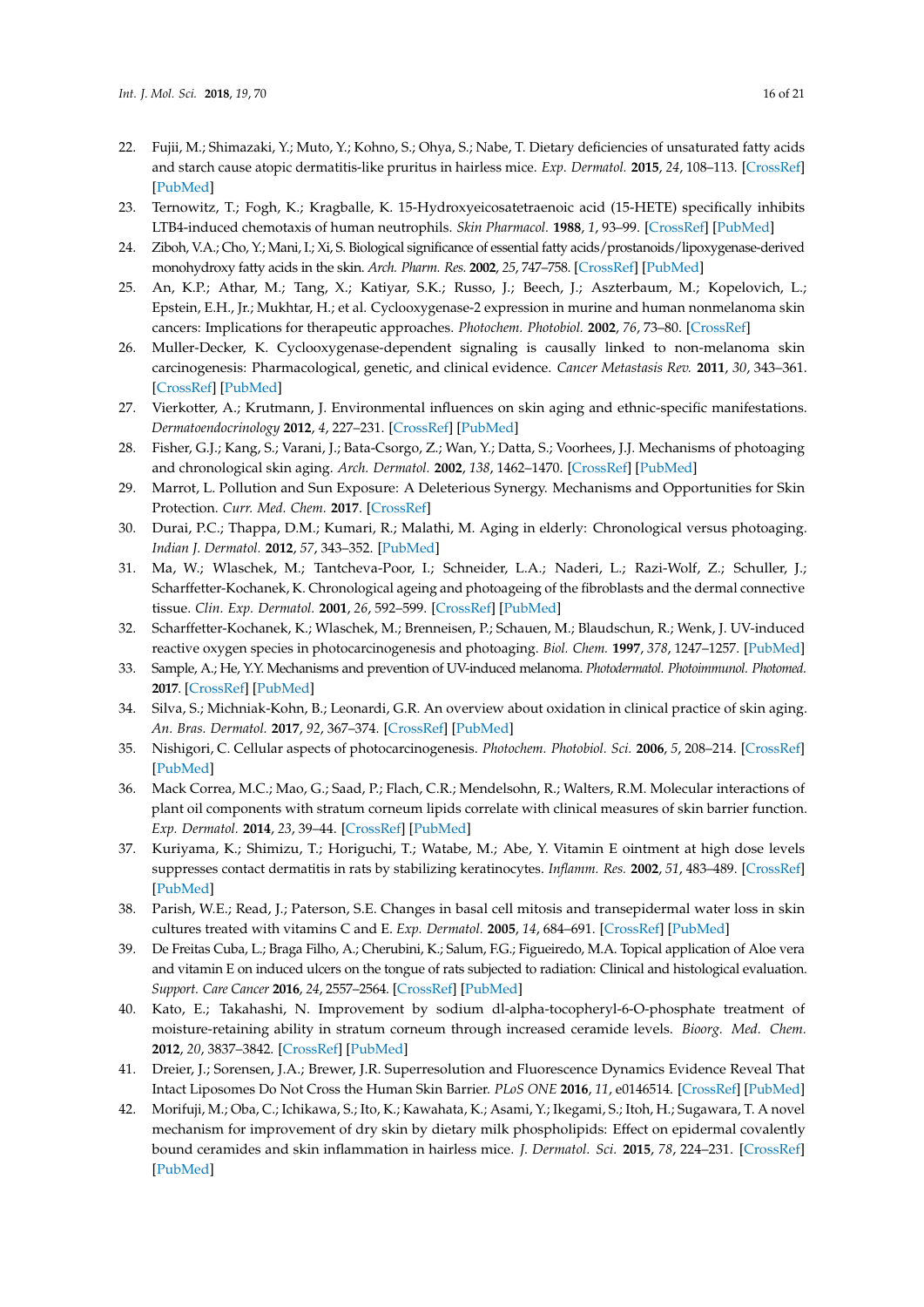- <span id="page-16-15"></span><span id="page-16-0"></span>43. Sato, J.; Denda, M.; Ashida, Y.; Koyama, J. Loss of water from the stratum corneum induces epidermal DNA synthesis in hairless mice. *Arch. Dermatol. Res.* **1998**, *290*, 634–637. [\[CrossRef\]](http://dx.doi.org/10.1007/s004030050364) [\[PubMed\]](http://www.ncbi.nlm.nih.gov/pubmed/9860285)
- <span id="page-16-1"></span>44. Lercker, G.; Rodriguez-Estrada, M.T. Chromatographic analysis of unsaponifiable compounds of olive oils and fat-containing foods. *J. Chromatogr. A* **2000**, *881*, 105–129. [\[CrossRef\]](http://dx.doi.org/10.1016/S0021-9673(00)00455-6)
- <span id="page-16-2"></span>45. Tanojo, H.; Boelsma, E.; Junginger, H.E.; Ponec, M.; Bodde, H.E. In vivo human skin barrier modulation by topical application of fatty acids. *Skin Pharmacol. Appl. Skin Physiol.* **1998**, *11*, 87–97. [\[CrossRef\]](http://dx.doi.org/10.1159/000029813) [\[PubMed\]](http://www.ncbi.nlm.nih.gov/pubmed/9603659)
- <span id="page-16-3"></span>46. Elias, P.M.; Brown, B.E.; Ziboh, V.A. The permeability barrier in essential fatty acid deficiency: Evidence for a direct role for linoleic acid in barrier function. *J. Investig. Dermatol.* **1980**, *74*, 230–233. [\[CrossRef\]](http://dx.doi.org/10.1111/1523-1747.ep12541775) [\[PubMed\]](http://www.ncbi.nlm.nih.gov/pubmed/7373078)
- <span id="page-16-4"></span>47. Hansen, H.S.; Jensen, B. Essential function of linoleic acid esterified in acylglucosylceramide and acylceramide in maintaining the epidermal water permeability barrier. Evidence from feeding studies with oleate, linoleate, arachidonate, columbinate and alpha-linolenate. *Biochim. Biophys. Acta* **1985**, *834*, 357–363. [\[CrossRef\]](http://dx.doi.org/10.1016/0005-2760(85)90009-8)
- <span id="page-16-5"></span>48. Jiang, S.J.; Zhou, X.J. Examination of the mechanism of oleic acid-induced percutaneous penetration enhancement: An ultrastructural study. *Biol. Pharm. Bull.* **2003**, *26*, 66–68. [\[CrossRef\]](http://dx.doi.org/10.1248/bpb.26.66) [\[PubMed\]](http://www.ncbi.nlm.nih.gov/pubmed/12520175)
- <span id="page-16-6"></span>49. Viljoen, J.M.; Cowley, A.; du Preez, J.; Gerber, M.; du Plessis, J. Penetration enhancing effects of selected natural oils utilized in topical dosage forms. *Drug Dev. Ind. Pharm.* **2015**, *41*, 2045–2054. [\[CrossRef\]](http://dx.doi.org/10.3109/03639045.2015.1047847) [\[PubMed\]](http://www.ncbi.nlm.nih.gov/pubmed/26161938)
- <span id="page-16-7"></span>50. Cardoso, C.R.; Souza, M.A.; Ferro, E.A.; Favoreto, S., Jr.; Pena, J.D. Influence of topical administration of n-3 and n-6 essential and n-9 nonessential fatty acids on the healing of cutaneous wounds. *Wound Repair Regen.* **2004**, *12*, 235–243. [\[CrossRef\]](http://dx.doi.org/10.1111/j.1067-1927.2004.012216.x) [\[PubMed\]](http://www.ncbi.nlm.nih.gov/pubmed/15086775)
- <span id="page-16-8"></span>51. Torres, L.R.; Santana, F.C.; Torres-Leal, F.L.; Melo, I.L.; Yoshime, L.T.; Matos-Neto, E.M.; Seelaender, M.C.; Araujo, C.M.; Cogliati, B.; Mancini-Filho, J. Pequi (*Caryocar brasiliense* Camb.) almond oil attenuates carbon tetrachloride-induced acute hepatic injury in rats: Antioxidant and anti-inflammatory effects. *Food Chem. Toxicol.* **2016**, *97*, 205–216. [\[CrossRef\]](http://dx.doi.org/10.1016/j.fct.2016.09.009) [\[PubMed\]](http://www.ncbi.nlm.nih.gov/pubmed/27623180)
- <span id="page-16-17"></span><span id="page-16-16"></span><span id="page-16-9"></span>52. Servili, M.; Esposto, S.; Fabiani, R.; Urbani, S.; Taticchi, A.; Mariucci, F.; Selvaggini, R.; Montedoro, G.F. Phenolic compounds in olive oil: Antioxidant, health and organoleptic activities according to their chemical structure. *Inflammopharmacology* **2009**, *17*, 76–84. [\[CrossRef\]](http://dx.doi.org/10.1007/s10787-008-8014-y) [\[PubMed\]](http://www.ncbi.nlm.nih.gov/pubmed/19234678)
- <span id="page-16-18"></span><span id="page-16-10"></span>53. Duba, K.S.; Fiori, L. Supercritical CO2 extraction of grape seed oil: Effect of process parameters on the extraction kinetics. *J. Supercrit. Fluid* **2015**, *98*, 33–43. [\[CrossRef\]](http://dx.doi.org/10.1016/j.supflu.2014.12.021)
- <span id="page-16-19"></span><span id="page-16-11"></span>54. Rombaut, N.; Savoire, R.; Thomasset, B.; Belliard, T.; Castello, J.; Van Hecke, E.; Lanoiselle, J.L. Grape seed oil extraction: Interest of supercritical fluid extraction and gas-assisted mechanical extraction for enhancing polyphenol co-extraction in oil. *C. R. Chim.* **2014**, *17*, 284–292. [\[CrossRef\]](http://dx.doi.org/10.1016/j.crci.2013.11.014)
- <span id="page-16-12"></span>55. Agra, L.C.; Ferro, J.N.S.; Barbosa, F.T.; Barreto, E. Triterpenes with healing activity: A systematic review. *J. Dermatol. Treat.* **2015**, *26*, 465–470. [\[CrossRef\]](http://dx.doi.org/10.3109/09546634.2015.1021663) [\[PubMed\]](http://www.ncbi.nlm.nih.gov/pubmed/25893368)
- <span id="page-16-13"></span>56. Wardecki, T.; Werner, P.; Thomas, M.; Templin, M.F.; Schmidt, G.; Brandner, J.M.; Merfort, I. Influence of Birch Bark Triterpenes on Keratinocytes and Fibroblasts from Diabetic and Nondiabetic Donors. *J. Nat. Prod.* **2016**, *79*, 1112–1123. [\[CrossRef\]](http://dx.doi.org/10.1021/acs.jnatprod.6b00027) [\[PubMed\]](http://www.ncbi.nlm.nih.gov/pubmed/27002382)
- <span id="page-16-14"></span>57. Maranz, S.; Wiesman, Z. Influence of climate on the tocopherol content of shea butter. *J. Agric. Food Chem.* **2004**, *52*, 2934–2937. [\[CrossRef\]](http://dx.doi.org/10.1021/jf035194r) [\[PubMed\]](http://www.ncbi.nlm.nih.gov/pubmed/15137838)
- <span id="page-16-20"></span>58. Nasopoulou, C.; Karantonis, H.C.; Detopoulou, M.; Demopoulos, C.A.; Zabetakis, I. Exploiting the anti-inflammatory properties of olive (Olea europaea) in the sustainable production of functional food and neutraceuticals. *Phytochem. Rev.* **2014**, *13*, 445–458. [\[CrossRef\]](http://dx.doi.org/10.1007/s11101-014-9350-8)
- <span id="page-16-21"></span>59. Donato-Trancoso, A.; Monte-Alto-Costa, A.; Romana-Souza, B. Olive oil-induced reduction of oxidative damage and inflammation promotes wound healing of pressure ulcers in mice. *J. Dermatol. Sci.* **2016**, *83*, 60–69. [\[CrossRef\]](http://dx.doi.org/10.1016/j.jdermsci.2016.03.012) [\[PubMed\]](http://www.ncbi.nlm.nih.gov/pubmed/27091748)
- <span id="page-16-22"></span>60. Zahmatkesh, M.; Manesh, M.J.; Babashahabi, R. Effect of Olea ointment and Acetate Mafenide on burn wounds—A randomized clinical trial. *Iran. J. Nurs. Midwifery Res.* **2015**, *20*, 599–603. [\[PubMed\]](http://www.ncbi.nlm.nih.gov/pubmed/26457099)
- <span id="page-16-23"></span>61. Budiyanto, A.; Ahmed, N.U.; Wu, A.; Bito, T.; Nikaido, O.; Osawa, T.; Ueda, M.; Ichihashi, M. Protective effect of topically applied olive oil against photocarcinogenesis following UVB exposure of mice. *Carcinogenesis* **2000**, *21*, 2085–2090. [\[CrossRef\]](http://dx.doi.org/10.1093/carcin/21.11.2085) [\[PubMed\]](http://www.ncbi.nlm.nih.gov/pubmed/11062172)
- <span id="page-16-24"></span>62. Danby, S.G.; AlEnezi, T.; Sultan, A.; Lavender, T.; Chittock, J.; Brown, K.; Cork, M.J. Effect of olive and sunflower seed oil on the adult skin barrier: Implications for neonatal skin care. *Pediatr. Dermatol.* **2013**, *30*, 42–50. [\[CrossRef\]](http://dx.doi.org/10.1111/j.1525-1470.2012.01865.x) [\[PubMed\]](http://www.ncbi.nlm.nih.gov/pubmed/22995032)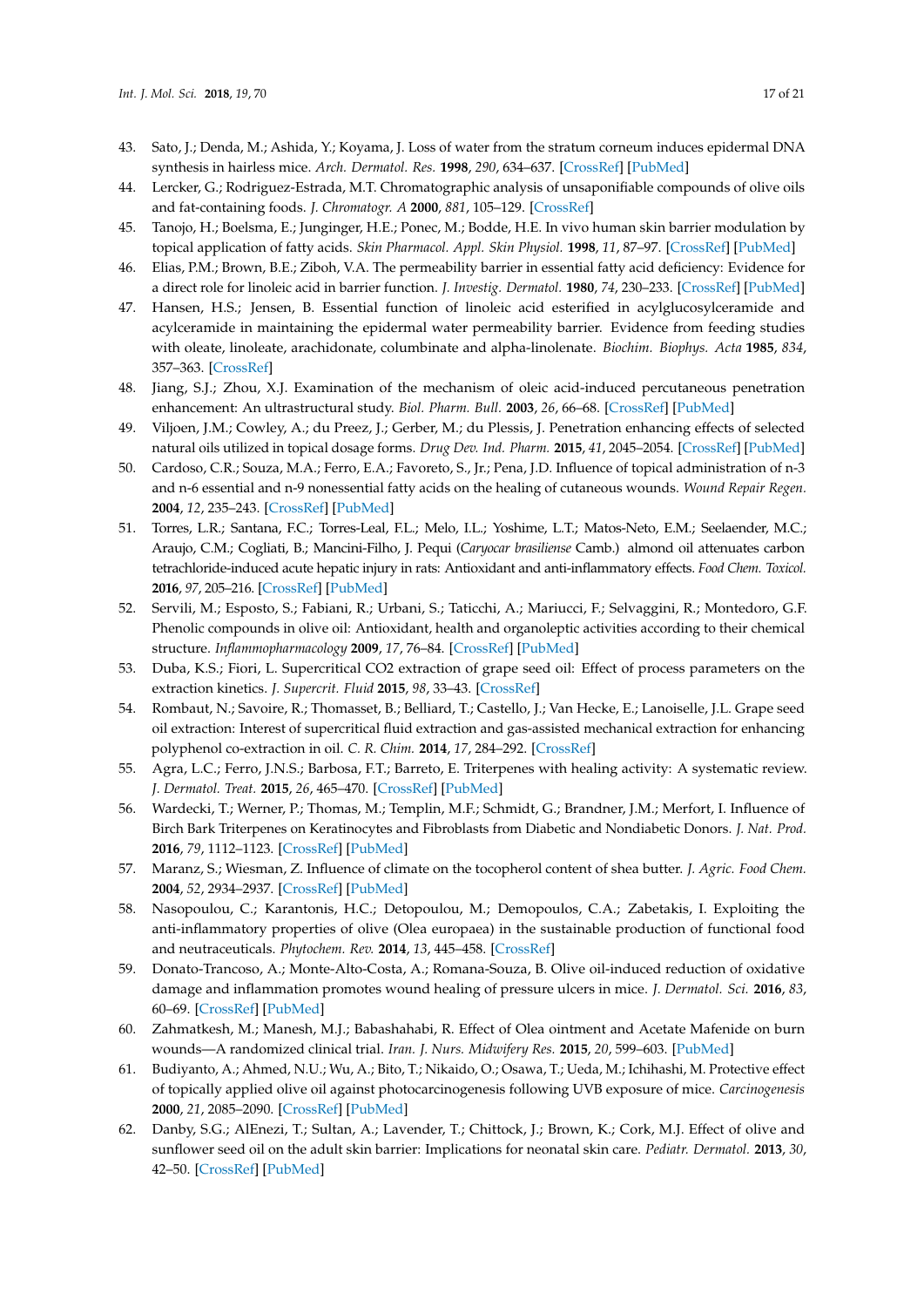- <span id="page-17-19"></span><span id="page-17-8"></span><span id="page-17-7"></span><span id="page-17-6"></span><span id="page-17-5"></span><span id="page-17-4"></span><span id="page-17-3"></span><span id="page-17-2"></span><span id="page-17-1"></span><span id="page-17-0"></span>63. Cooke, A.; Cork, M.J.; Victor, S.; Campbell, M.; Danby, S.; Chittock, J.; Lavender, T. Olive Oil, Sunflower Oil or no Oil for Baby Dry Skin or Massage: A Pilot, Assessor-blinded, Randomized Controlled Trial (the Oil in Baby SkincaRE [OBSeRvE] Study). *Acta Derm. Venereol.* **2016**, *96*, 323–330. [\[CrossRef\]](http://dx.doi.org/10.2340/00015555-2279) [\[PubMed\]](http://www.ncbi.nlm.nih.gov/pubmed/26551528)
- <span id="page-17-20"></span>64. Norlen, L. Is Oil a Balsam for Baby Skin? *Acta Derm. Venereol.* **2016**, *96*, 291. [\[CrossRef\]](http://dx.doi.org/10.2340/00015555-2313) [\[PubMed\]](http://www.ncbi.nlm.nih.gov/pubmed/26661909)
- <span id="page-17-30"></span><span id="page-17-9"></span>65. Korac, R.R.; Khambholja, K.M. Potential of herbs in skin protection from ultraviolet radiation. *Pharmacogn. Rev.* **2011**, *5*, 164–173. [\[CrossRef\]](http://dx.doi.org/10.4103/0973-7847.91114) [\[PubMed\]](http://www.ncbi.nlm.nih.gov/pubmed/22279374)
- <span id="page-17-21"></span><span id="page-17-10"></span>66. Kapadia, G.J.; Azuine, M.A.; Tokuda, H.; Takasaki, M.; Mukainaka, T.; Konoshima, T.; Nishino, H. Chemopreventive effect of resveratrol, sesamol, sesame oil and sunflower oil in the Epstein-Barr virus early antigen activation assay and the mouse skin two-stage carcinogenesis. *Pharmacol. Res.* **2002**, *45*, 499–505. [\[CrossRef\]](http://dx.doi.org/10.1006/phrs.2002.0992) [\[PubMed\]](http://www.ncbi.nlm.nih.gov/pubmed/12162952)
- <span id="page-17-22"></span><span id="page-17-11"></span>67. Shivananda Nayak, B.; Dan Ramdath, D.; Marshall, J.R.; Isitor, G.; Xue, S.; Shi, J. Wound-healing properties of the oils of Vitis vinifera and Vaccinium macrocarpon. *Phytother. Res.* **2011**, *25*, 1201–1208. [\[CrossRef\]](http://dx.doi.org/10.1002/ptr.3363) [\[PubMed\]](http://www.ncbi.nlm.nih.gov/pubmed/21305631)
- <span id="page-17-23"></span><span id="page-17-12"></span>68. Khanna, S.; Venojarvi, M.; Roy, S.; Sharma, N.; Trikha, P.; Bagchi, D.; Bagchi, M.; Sen, C.K. Dermal wound healing properties of redox-active grape seed proanthocyanidins. *Free Radic. Biol. Med.* **2002**, *33*, 1089–1096. [\[CrossRef\]](http://dx.doi.org/10.1016/S0891-5849(02)00999-1)
- <span id="page-17-24"></span><span id="page-17-13"></span>69. Chan, M.M. Antimicrobial effect of resveratrol on dermatophytes and bacterial pathogens of the skin. *Biochem. Pharmacol.* **2002**, *63*, 99–104. [\[CrossRef\]](http://dx.doi.org/10.1016/S0006-2952(01)00886-3)
- <span id="page-17-25"></span>70. Park, K.; Elias, P.M.; Hupe, M.; Borkowski, A.W.; Gallo, R.L.; Shin, K.O.; Lee, Y.M.; Holleran, W.M.; Uchida, Y. Resveratrol stimulates sphingosine-1-phosphate signaling of cathelicidin production. *J. Investig. Dermatol.* **2013**, *133*, 1942–1949. [\[CrossRef\]](http://dx.doi.org/10.1038/jid.2013.133) [\[PubMed\]](http://www.ncbi.nlm.nih.gov/pubmed/23856934)
- <span id="page-17-26"></span><span id="page-17-15"></span><span id="page-17-14"></span>71. Davidov-Pardo, G.; McClements, D.J. Nutraceutical delivery systems: Resveratrol encapsulation in grape seed oil nanoemulsions formed by spontaneous emulsification. *Food Chem.* **2015**, *167*, 205–212. [\[CrossRef\]](http://dx.doi.org/10.1016/j.foodchem.2014.06.082) [\[PubMed\]](http://www.ncbi.nlm.nih.gov/pubmed/25148980)
- <span id="page-17-27"></span><span id="page-17-16"></span>72. Shinagawa, F.B.; de Santana, F.C.; Torres, L.R.O.; Mancini-Filho, J. Grape seed oil: A potential functional food? *Food Sci. Technol.* **2015**, *35*, 399–406. [\[CrossRef\]](http://dx.doi.org/10.1590/1678-457X.6826)
- <span id="page-17-28"></span><span id="page-17-17"></span>73. Evangelista, M.T.; Abad-Casintahan, F.; Lopez-Villafuerte, L. The effect of topical virgin coconut oil on SCORAD index, transepidermal water loss, and skin capacitance in mild to moderate pediatric atopic dermatitis: A randomized, double-blind, clinical trial. *Int. J. Dermatol.* **2014**, *53*, 100–108. [\[CrossRef\]](http://dx.doi.org/10.1111/ijd.12339) [\[PubMed\]](http://www.ncbi.nlm.nih.gov/pubmed/24320105)
- <span id="page-17-18"></span>74. Nevin, K.G.; Rajamohan, T. Effect of topical application of virgin coconut oil on skin components and antioxidant status during dermal wound healing in young rats. *Skin Pharmacol. Physiol.* **2010**, *23*, 290–297. [\[CrossRef\]](http://dx.doi.org/10.1159/000313516) [\[PubMed\]](http://www.ncbi.nlm.nih.gov/pubmed/20523108)
- <span id="page-17-29"></span>75. Kim, S.; Jang, J.E.; Kim, J.; Lee, Y.I.; Lee, D.W.; Song, S.Y.; Lee, J.H. Enhanced barrier functions and anti-inflammatory effect of cultured coconut extract on human skin. *Food Chem. Toxicol.* **2017**, *106 (Pt A)*, 367–375. [\[CrossRef\]](http://dx.doi.org/10.1016/j.fct.2017.05.060) [\[PubMed\]](http://www.ncbi.nlm.nih.gov/pubmed/28564614)
- <span id="page-17-31"></span>76. Preuss, H.G.; Echard, B.; Enig, M.; Brook, I.; Elliott, T.B. Minimum inhibitory concentrations of herbal essential oils and monolaurin for gram-positive and gram-negative bacteria. *Mol. Cell. Biochem.* **2005**, *272*, 29–34. [\[CrossRef\]](http://dx.doi.org/10.1007/s11010-005-6604-1) [\[PubMed\]](http://www.ncbi.nlm.nih.gov/pubmed/16010969)
- <span id="page-17-32"></span>77. Oyi, A.R.; Onaolapo, J.; Obi, R.C. Formulation and Antimicrobial Studies of Coconut (Cocos nucifera Linne) Oil. *Res. J. Appl. Sci. Eng. Technol.* **2010**, *2*, 133–137.
- <span id="page-17-33"></span>78. Esquenazi, D.; Wigg, M.D.; Miranda, M.M.; Rodrigues, H.M.; Tostes, J.B.; Rozental, S.; da Silva, A.J.; Alviano, C.S. Antimicrobial and antiviral activities of polyphenolics from Cocos nucifera Linn. (Palmae) husk fiber extract. *Res. Microbiol.* **2002**, *153*, 647–652. [\[CrossRef\]](http://dx.doi.org/10.1016/S0923-2508(02)01377-3)
- <span id="page-17-34"></span>79. Chen, C.Y.; Peng, W.H.; Tsai, K.D.; Hsu, S.L. Luteolin suppresses inflammation-associated gene expression by blocking NF-kappaB and AP-1 activation pathway in mouse alveolar macrophages. *Life Sci.* **2007**, *81*, 1602–1614. [\[CrossRef\]](http://dx.doi.org/10.1016/j.lfs.2007.09.028) [\[PubMed\]](http://www.ncbi.nlm.nih.gov/pubmed/17977562)
- <span id="page-17-35"></span>80. Lopez-Lazaro, M. Distribution and biological activities of the flavonoid luteolin. *Mini Rev. Med. Chem.* **2009**, *9*, 31–59. [\[CrossRef\]](http://dx.doi.org/10.2174/138955709787001712) [\[PubMed\]](http://www.ncbi.nlm.nih.gov/pubmed/19149659)
- <span id="page-17-36"></span>81. Boucetta, K.Q.; Charrouf, Z.; Aguenaou, H.; Derouiche, A.; Bensouda, Y. The effect of dietary and/or cosmetic argan oil on postmenopausal skin elasticity. *Clin. Interv. Aging* **2015**, *10*, 339–349. [\[PubMed\]](http://www.ncbi.nlm.nih.gov/pubmed/25673976)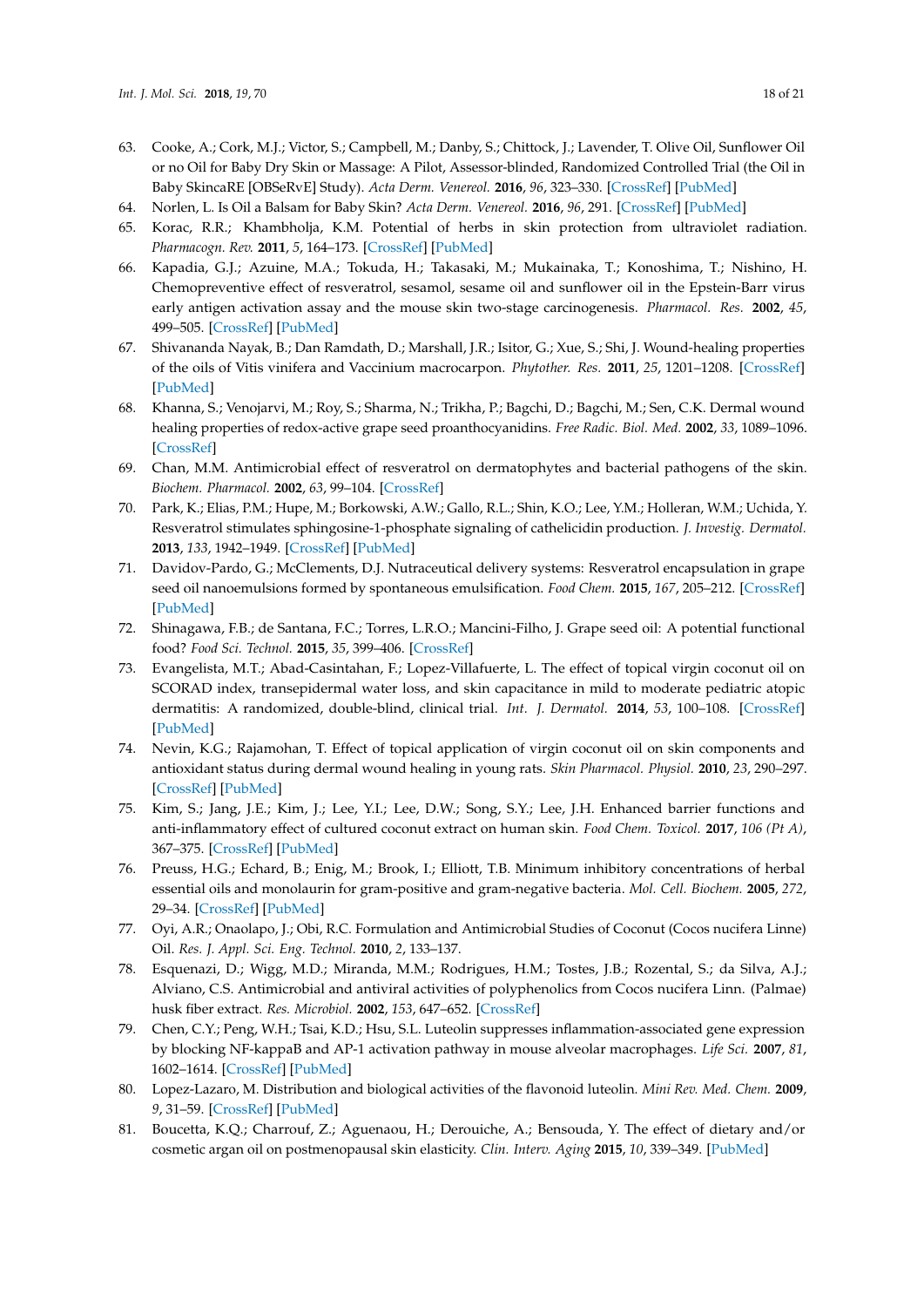- <span id="page-18-19"></span><span id="page-18-7"></span><span id="page-18-6"></span><span id="page-18-5"></span><span id="page-18-4"></span><span id="page-18-3"></span><span id="page-18-2"></span><span id="page-18-1"></span><span id="page-18-0"></span>82. Manca, M.L.; Matricardi, P.; Cencetti, C.; Peris, J.E.; Melis, V.; Carbone, C.; Escribano, E.; Zaru, M.; Fadda, A.M.; Manconi, M. Combination of argan oil and phospholipids for the development of an effective liposome-like formulation able to improve skin hydration and allantoin dermal delivery. *Int. J. Pharm.* **2016**, *505*, 204–211. [\[CrossRef\]](http://dx.doi.org/10.1016/j.ijpharm.2016.04.008) [\[PubMed\]](http://www.ncbi.nlm.nih.gov/pubmed/27063848)
- <span id="page-18-20"></span><span id="page-18-8"></span>83. Jordan, M.; Nayel, A.; Brownlow, B.; Elbayoumi, T. Development and evaluation of tocopherol-rich argan oil-based nanoemulsions as vehicles possessing anticancer activity. *J. Biomed. Nanotechnol.* **2012**, *8*, 944–956. [\[CrossRef\]](http://dx.doi.org/10.1166/jbn.2012.1460) [\[PubMed\]](http://www.ncbi.nlm.nih.gov/pubmed/23030003)
- <span id="page-18-21"></span><span id="page-18-9"></span>84. Avsar, U.; Halici, Z.; Akpinar, E.; Yayla, M.; Avsar, U.; Harun, U.; Harun, U.; Hasan Tarik, A.; Bayraktutan, Z. The Effects of Argan Oil in Second-degree Burn Wound Healing in Rats. *Ostomy Wound Manag.* **2016**, *62*, 26–34.
- <span id="page-18-22"></span><span id="page-18-11"></span><span id="page-18-10"></span>85. Jhan, J.K.; Chung, Y.C.; Chen, G.H.; Chang, C.H.; Lu, Y.C.; Hsu, C.K. Anthocyanin contents in the seed coat of black soya bean and their anti-human tyrosinase activity and antioxidative activity. *Int. J. Cosmet. Sci.* **2016**, *38*, 319–324. [\[CrossRef\]](http://dx.doi.org/10.1111/ics.12300) [\[PubMed\]](http://www.ncbi.nlm.nih.gov/pubmed/26663436)
- <span id="page-18-23"></span>86. Kim, J.N.; Han, S.N.; Ha, T.J.; Kim, H.K. Black soybean anthocyanins attenuate inflammatory responses by suppressing reactive oxygen species production and mitogen activated protein kinases signaling in lipopolysaccharide-stimulated macrophages. *Nutr. Res. Pract.* **2017**, *11*, 357–364. [\[CrossRef\]](http://dx.doi.org/10.4162/nrp.2017.11.5.357) [\[PubMed\]](http://www.ncbi.nlm.nih.gov/pubmed/28989571)
- <span id="page-18-24"></span><span id="page-18-12"></span>87. Bonina, F.; Puglia, C.; Avogadro, M.; Baranelli, E.; Cravotto, G. The topical protective effect of soybean-germ oil against UVB-induced cutaneous erythema: An in vivo evaluation. *Arch. Pharm.* **2005**, *338*, 598–601. [\[CrossRef\]](http://dx.doi.org/10.1002/ardp.200500159) [\[PubMed\]](http://www.ncbi.nlm.nih.gov/pubmed/16281310)
- <span id="page-18-13"></span>88. Zhai, H.; Ramirez, R.G.; Maibach, H.I. Hydrating effects of a corticoid oil formulation and its vehicle on human skin. *Skin Pharmacol Appl Skin Physiol* **2003**, *16*, 367–371. [\[CrossRef\]](http://dx.doi.org/10.1159/000072931) [\[PubMed\]](http://www.ncbi.nlm.nih.gov/pubmed/14528060)
- <span id="page-18-14"></span>89. Lasne, C.; Nguyen-Ba, G.; Oueslatti, R.; Chouroulinkov, I. Inhibition of chemically-induced skin carcinogenesis in mice by peanut oil preparations. *Bull Cancer* **1991**, *78*, 237–247. [\[PubMed\]](http://www.ncbi.nlm.nih.gov/pubmed/1905167)
- <span id="page-18-25"></span><span id="page-18-15"></span>90. Chiang, J.P.; Hsu, D.Z.; Tsai, J.C.; Sheu, H.M.; Liu, M.Y. Effects of topical sesame oil on oxidative stress in rats. *Altern. Ther. Health Med.* **2005**, *11*, 40–45. [\[PubMed\]](http://www.ncbi.nlm.nih.gov/pubmed/16320859)
- <span id="page-18-26"></span><span id="page-18-16"></span>91. Nasiri, M.; Farsi, Z. Effect of light pressure stroking massage with sesame (*Sesamum indicum* L.) oil on alleviating acute traumatic limbs pain: A triple-blind controlled trial in emergency department. *Complement. Ther. Med.* **2017**, *32*, 41–48. [\[CrossRef\]](http://dx.doi.org/10.1016/j.ctim.2017.03.004) [\[PubMed\]](http://www.ncbi.nlm.nih.gov/pubmed/28619303)
- <span id="page-18-27"></span>92. Hsu, D.Z.; Chen, S.J.; Chu, P.Y.; Liu, M.Y. Therapeutic effects of sesame oil on monosodium urate crystal-induced acute inflammatory response in rats. *Springerplus* **2013**, *2*, 659. [\[CrossRef\]](http://dx.doi.org/10.1186/2193-1801-2-659) [\[PubMed\]](http://www.ncbi.nlm.nih.gov/pubmed/24353977)
- <span id="page-18-18"></span><span id="page-18-17"></span>93. Bigdeli Shamloo, M.B.; Nasiri, M.; Dabirian, A.; Bakhtiyari, A.; Mojab, F.; Alavi Majd, H. The Effects of Topical Sesame (Sesamum indicum) Oil on Pain Severity and Amount of Received Non-Steroid Anti-Inflammatory Drugs in Patients with Upper or Lower Extremities Trauma. *Anesthesiol. Pain Med.* **2015**, *5*, e25085. [\[CrossRef\]](http://dx.doi.org/10.5812/aapm.25085v2) [\[PubMed\]](http://www.ncbi.nlm.nih.gov/pubmed/26161326)
- <span id="page-18-28"></span>94. De Oliveira, A.P.; Franco Ede, S.; Rodrigues Barreto, R.; Cordeiro, D.P.; de Melo, R.G.; de Aquino, C.M.; E Silva, A.A.; de Medeiros, P.L.; da Silva, T.G.; Goes, A.J.; et al. Effect of semisolid formulation of persea americana mill (avocado) oil on wound healing in rats. *Evid. Based Complement. Alternat. Med.* **2013**, *2013*, 472382. [\[CrossRef\]](http://dx.doi.org/10.1155/2013/472382) [\[PubMed\]](http://www.ncbi.nlm.nih.gov/pubmed/23573130)
- <span id="page-18-29"></span>95. Nayak, B.S.; Raju, S.S.; Chalapathi Rao, A.V. Wound healing activity of Persea Americana (avocado) fruit: A preclinical study on rats. *J. Wound Care* **2008**, *17*, 123–126. [\[CrossRef\]](http://dx.doi.org/10.12968/jowc.2008.17.3.28670) [\[PubMed\]](http://www.ncbi.nlm.nih.gov/pubmed/18376654)
- <span id="page-18-30"></span>96. Lamaud, E.; Huc, A.; Wepierre, J. Effects of avocado and soya bean lipidic non-saponifiables on the components of skin connective tissue after topical application in the hairless rat: Biophysical and biomechanical determination. *Int. J. Cosmet. Sci.* **1982**, *4*, 143–152. [\[CrossRef\]](http://dx.doi.org/10.1111/j.1467-2494.1982.tb00310.x) [\[PubMed\]](http://www.ncbi.nlm.nih.gov/pubmed/19469960)
- <span id="page-18-31"></span>97. Kanehara, S.; Ohtani, T.; Uede, K.; Furukawa, F. Clinical effects of undershirts coated with borage oil on children with atopic dermatitis: A double-blind, placebo-controlled clinical trial. *J. Dermatol.* **2007**, *34*, 811–815. [\[CrossRef\]](http://dx.doi.org/10.1111/j.1346-8138.2007.00391.x) [\[PubMed\]](http://www.ncbi.nlm.nih.gov/pubmed/18078406)
- <span id="page-18-32"></span>98. Meier, L.; Stange, R.; Michalsen, A.; Uehleke, B. Clay jojoba oil facial mask for lesioned skin and mild acne—Results of a prospective, observational pilot study. *Forsch Komplementmed* **2012**, *19*, 75–79. [\[CrossRef\]](http://dx.doi.org/10.1159/000338076) [\[PubMed\]](http://www.ncbi.nlm.nih.gov/pubmed/22585103)
- <span id="page-18-33"></span>99. Ranzato, E.; Martinotti, S.; Burlando, B. Wound healing properties of jojoba liquid wax: An in vitro study. *J. Ethnopharmacol.* **2011**, *134*, 443–449. [\[CrossRef\]](http://dx.doi.org/10.1016/j.jep.2010.12.042) [\[PubMed\]](http://www.ncbi.nlm.nih.gov/pubmed/21211559)
- <span id="page-18-34"></span>100. Nebus, J.; Nystrand, G.; Fowler, J.; Wallo, W. A daily oat-based skin care regimen for atopic skin. *J. Am. Acad. Dermatol.* **2009**, *60*, Ab67.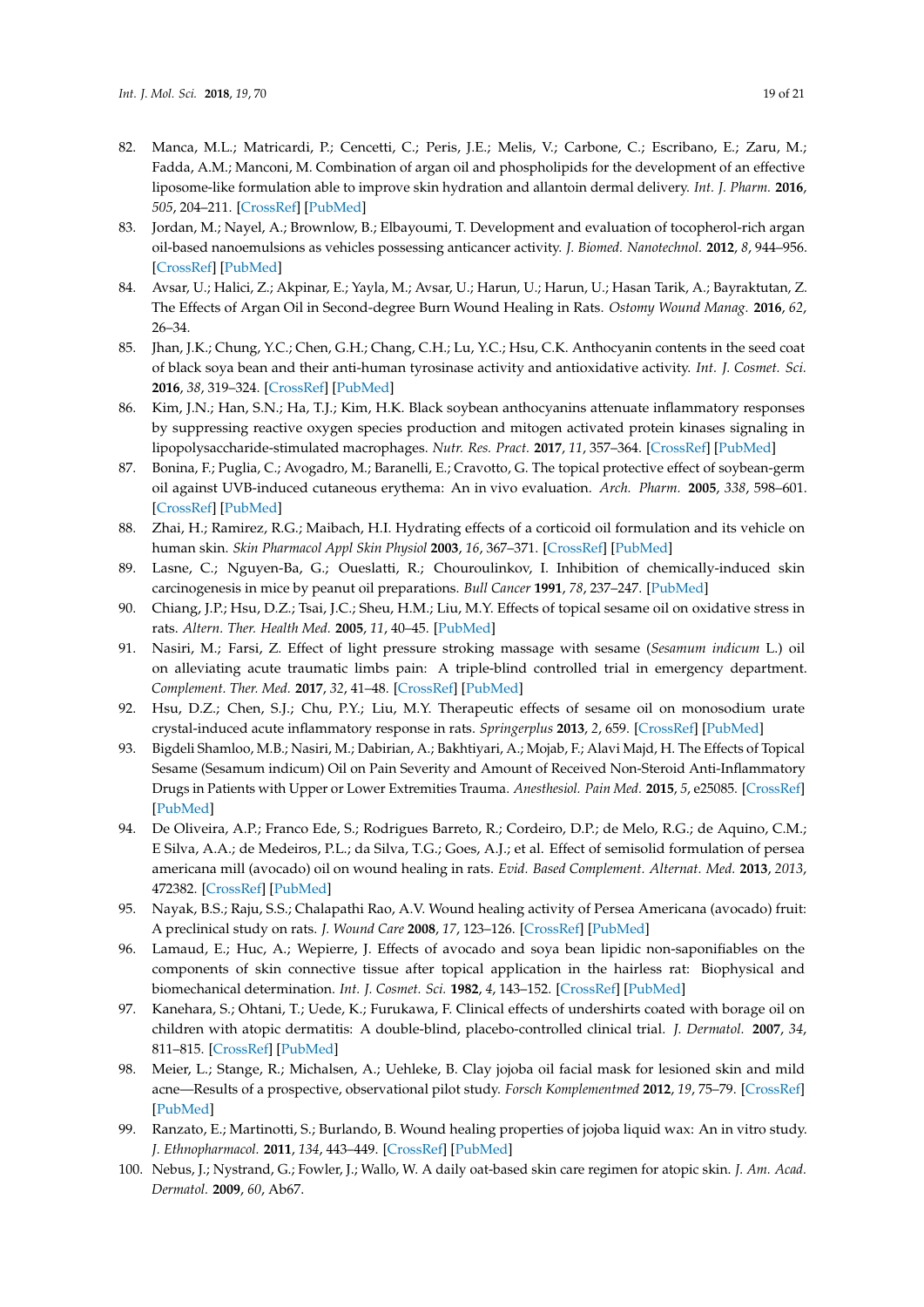- <span id="page-19-21"></span><span id="page-19-9"></span><span id="page-19-8"></span><span id="page-19-7"></span><span id="page-19-6"></span><span id="page-19-5"></span><span id="page-19-4"></span><span id="page-19-3"></span><span id="page-19-2"></span><span id="page-19-1"></span><span id="page-19-0"></span>101. Reynertson, K.A.; Garay, M.; Nebus, J.; Chon, S.; Kaur, S.; Mahmood, K.; Kizoulis, M.; Southall, M.D. Anti-inflammatory activities of colloidal oatmeal (Avena sativa) contribute to the effectiveness of oats in treatment of itch associated with dry, irritated skin. *J. Drugs Dermatol.* **2015**, *14*, 43–48. [\[PubMed\]](http://www.ncbi.nlm.nih.gov/pubmed/25607907)
- <span id="page-19-22"></span><span id="page-19-10"></span>102. Sur, R.; Nigam, A.; Grote, D.; Liebel, F.; Southall, M.D. Avenanthramides, polyphenols from oats, exhibit anti-inflammatory and anti-itch activity. *Arch. Dermatol. Res.* **2008**, *300*, 569–574. [\[CrossRef\]](http://dx.doi.org/10.1007/s00403-008-0858-x) [\[PubMed\]](http://www.ncbi.nlm.nih.gov/pubmed/18461339)
- <span id="page-19-23"></span><span id="page-19-11"></span>103. Chon, S.H.; Tannahill, R.; Yao, X.; Southall, M.D.; Pappas, A. Keratinocyte differentiation and upregulation of ceramide synthesis induced by an oat lipid extract via the activation of PPAR pathways. *Exp. Dermatol.* **2015**, *24*, 290–295. [\[CrossRef\]](http://dx.doi.org/10.1111/exd.12658) [\[PubMed\]](http://www.ncbi.nlm.nih.gov/pubmed/25651930)
- <span id="page-19-24"></span><span id="page-19-12"></span>104. Hora, J.J.; Maydew, E.R.; Lansky, E.P.; Dwivedi, C. Chemopreventive effects of pomegranate seed oil on skin tumor development in CD1 mice. *J. Med. Food* **2003**, *6*, 157–161. [\[CrossRef\]](http://dx.doi.org/10.1089/10966200360716553) [\[PubMed\]](http://www.ncbi.nlm.nih.gov/pubmed/14585180)
- <span id="page-19-25"></span>105. Timur Tashan, S.; Kafkasli, A. The effect of bitter almond oil and massaging on striae gravidarum in primiparaous women. *J. Clin. Nurs.* **2012**, *21*, 1570–1576. [\[CrossRef\]](http://dx.doi.org/10.1111/j.1365-2702.2012.04087.x) [\[PubMed\]](http://www.ncbi.nlm.nih.gov/pubmed/22594386)
- <span id="page-19-26"></span>106. Hajhashemi, M.; Rafieian, M.; Rouhi Boroujeni, H.A.; Miraj, S.; Memarian, S.; Keivani, A.; Haghollahi, F. The effect of Aloe vera gel and sweet almond oil on striae gravidarum in nulliparous women. *J. Matern. Fetal Neonatal Med.* **2017**, 1–6. [\[CrossRef\]](http://dx.doi.org/10.1080/14767058.2017.1325865) [\[PubMed\]](http://www.ncbi.nlm.nih.gov/pubmed/28521546)
- <span id="page-19-27"></span>107. Sultana, Y.; Kohli, K.; Athar, M.; Khar, R.K.; Aqil, M. Effect of pre-treatment of almond oil on ultraviolet B-induced cutaneous photoaging in mice. *J. Cosmet. Dermatol.* **2007**, *6*, 14–19. [\[CrossRef\]](http://dx.doi.org/10.1111/j.1473-2165.2007.00293.x) [\[PubMed\]](http://www.ncbi.nlm.nih.gov/pubmed/17348990)
- <span id="page-19-28"></span>108. Li, K.; Yang, W.; Li, Z.; Jia, W.; Li, J.; Zhang, P.; Xiao, T. Bitter apricot essential oil induces apoptosis of human HaCaT keratinocytes. *Int. Immunopharmacol.* **2016**, *34*, 189–198. [\[CrossRef\]](http://dx.doi.org/10.1016/j.intimp.2016.02.019) [\[PubMed\]](http://www.ncbi.nlm.nih.gov/pubmed/26971222)
- <span id="page-19-29"></span>109. Chrubasik, C.; Roufogalis, B.D.; Muller-Ladner, U.; Chrubasik, S. A systematic review on the *Rosa canina* effect and efficacy profiles. *Phytother. Res.* **2008**, *22*, 725–733. [\[CrossRef\]](http://dx.doi.org/10.1002/ptr.2400) [\[PubMed\]](http://www.ncbi.nlm.nih.gov/pubmed/18384191)
- <span id="page-19-30"></span>110. Shabykin, G.P.; Godorazhi, A.I. A polyvitamin preparation of fat-soluble vitamins (carotolin) and rose hip oil in the treatment of certain dermatoses. *Vestnik Dermatol. Venerol.* **1967**, *41*, 71–73.
- <span id="page-19-31"></span>111. Lee, S.H.; Heo, Y.; Kim, Y.C. Effect of German chamomile oil application on alleviating atopic dermatitis-like immune alterations in mice. *J. Vet. Sci.* **2010**, *11*, 35–41. [\[CrossRef\]](http://dx.doi.org/10.4142/jvs.2010.11.1.35) [\[PubMed\]](http://www.ncbi.nlm.nih.gov/pubmed/20195063)
- <span id="page-19-32"></span>112. Verma, N.; Chakrabarti, R.; Das, R.H.; Gautam, H.K. Anti-inflammatory effects of shea butter through inhibition of iNOS, COX-2, and cytokines via the Nf-kappaB pathway in LPS-activated J774 macrophage cells. *J. Complement. Integr. Med.* **2012**, *9*. Article 4. [\[CrossRef\]](http://dx.doi.org/10.1515/1553-3840.1574) [\[PubMed\]](http://www.ncbi.nlm.nih.gov/pubmed/22499721)
- <span id="page-19-33"></span>113. Hon, K.L.; Tsang, Y.C.; Pong, N.H.; Lee, V.W.; Luk, N.M.; Chow, C.M.; Leung, T.F. Patient acceptability, efficacy, and skin biophysiology of a cream and cleanser containing lipid complex with shea butter extract versus a ceramide product for eczema. *Hong Kong Med. J.* **2015**, *21*, 417–425. [\[PubMed\]](http://www.ncbi.nlm.nih.gov/pubmed/26314567)
- <span id="page-19-13"></span>114. Edraki, M.; Akbarzadeh, A.; Hosseinzadeh, M.; Tanideh, N.; Salehi, A.; Koohi-Hosseinabadi, O. Healing effect of sea buckthorn, olive oil, and their mixture on full-thickness burn wounds. *Adv. Skin Wound Care* **2014**, *27*, 317–323. [\[CrossRef\]](http://dx.doi.org/10.1097/01.ASW.0000451061.85540.f9) [\[PubMed\]](http://www.ncbi.nlm.nih.gov/pubmed/24932952)
- <span id="page-19-14"></span>115. Salvini, S.; Sera, F.; Caruso, D.; Giovannelli, L.; Visioli, F.; Saieva, C.; Masala, G.; Ceroti, M.; Giovacchini, V.; Pitozzi, V.; et al. Daily consumption of a high-phenol extra-virgin olive oil reduces oxidative DNA damage in postmenopausal women. *Br. J. Nutr.* **2006**, *95*, 742–751. [\[CrossRef\]](http://dx.doi.org/10.1079/BJN20051674) [\[PubMed\]](http://www.ncbi.nlm.nih.gov/pubmed/16571154)
- <span id="page-19-15"></span>116. Fabiani, R.; De Bartolomeo, A.; Rosignoli, P.; Servili, M.; Montedoro, G.F.; Morozzi, G. Cancer chemoprevention by hydroxytyrosol isolated from virgin olive oil through G1 cell cycle arrest and apoptosis. *Eur. J. Cancer Prev.* **2002**, *11*, 351–358. [\[CrossRef\]](http://dx.doi.org/10.1097/00008469-200208000-00006) [\[PubMed\]](http://www.ncbi.nlm.nih.gov/pubmed/12195161)
- <span id="page-19-16"></span>117. Darmstadt, G.L.; Mao-Qiang, M.; Chi, E.; Saha, S.K.; Ziboh, V.A.; Black, R.E.; Santosham, M.; Elias, P.M. Impact of topical oils on the skin barrier: Possible implications for neonatal health in developing countries. *Acta Paediatr.* **2002**, *91*, 546–554. [\[CrossRef\]](http://dx.doi.org/10.1111/j.1651-2227.2002.tb03275.x) [\[PubMed\]](http://www.ncbi.nlm.nih.gov/pubmed/12113324)
- <span id="page-19-17"></span>118. Maghsoudi, H.; Gabraely, N. Epidemiology and outcome of 121 cases of chemical burn in East Azarbaijan province, Iran. *Injury* **2008**, *39*, 1042–1046. [\[CrossRef\]](http://dx.doi.org/10.1016/j.injury.2008.03.019) [\[PubMed\]](http://www.ncbi.nlm.nih.gov/pubmed/18656194)
- <span id="page-19-18"></span>119. Mullany, L.C.; Darmstadt, G.L.; Khatry, S.K.; Tielsch, J.M. Traditional massage of newborns in Nepal: Implications for trials of improved practice. *J. Trop. Pediatr.* **2005**, *51*, 82–86. [\[CrossRef\]](http://dx.doi.org/10.1093/tropej/fmh083) [\[PubMed\]](http://www.ncbi.nlm.nih.gov/pubmed/15677372)
- <span id="page-19-19"></span>120. Agero, A.L.; Verallo-Rowell, V.M. A randomized double-blind controlled trial comparing extra virgin coconut oil with mineral oil as a moisturizer for mild to moderate xerosis. *Dermatitis* **2004**, *15*, 109–116. [\[CrossRef\]](http://dx.doi.org/10.2310/6620.2004.04006) [\[PubMed\]](http://www.ncbi.nlm.nih.gov/pubmed/15724344)
- <span id="page-19-20"></span>121. Zhou, F.R.; Zhao, M.B.; Tu, P.F. Simultaneous determination of four nucleosides in *Carthamus tinctorius* L. and Safflower injection using high-performance liquid chromatography. *J. Chin. Pharmaceut. Sci.* **2009**, *18*, 326–330.